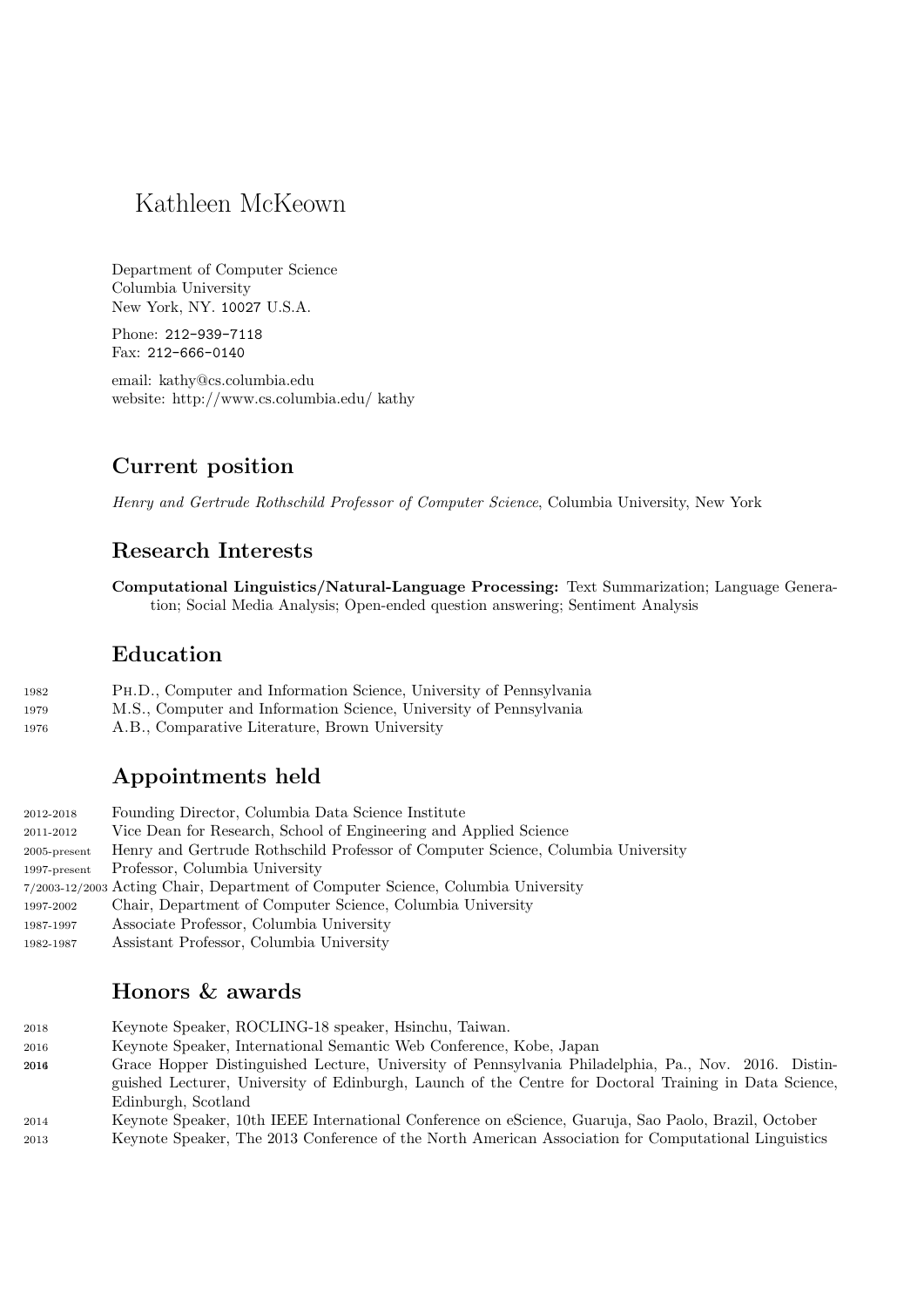- 2012 Best paper award, Kristen Parton, Nizar Habash, Kathleen McKeown, Gonzalo Iglesias, and Adria de Gispert. Can Automatic Post-Editing Make MT More Meaningful? In Proceedings of the 16th Conference of the European Association for Machine Translation (EAMT), Trento, Italy
- 2011 Founding Fellow, Association of Computational Linguistics
- 2010 Columbia Great Teacher Award
- 2010 Anita Borg Woman of Vision Award for Innovation
- 2010 Best student paper award, Elson, D. and McKeown, K., "Automatic Social Network Extraction for Literary Fiction," 48th Annual Conference of the Association for Computational Linguistics
- 2003 Fellow, Association for Computing Machinery
- 2000 Outstanding Woman Scientist, New York Association of Women in Science
- 1994 Fellow, American Association of Artificial Intelligence
- 2007 Invited speaker, CICLING-07, Mexico
- 2006 Invited speaker, INLG-06, Australia
- 2000 Invited speaker, INLG-2000, Israel
- 1997 Invited speaker, IJCAI-97, Japan
- 1997 Invited speaker, ACSC-97 (Australian Computer Science Conference, Australia
- 1993 Invited speaker, PACLING-93, British Columbia
- 1991 NSF Faculty Award for Women (5 years)
- 1990 The Instructional Technology Research Award, presented by the American Society for Training and Development for an outstanding research contribution which impacts instructional technology practice, jointly with Steven K. Feiner, for "COMET: Generating Coordinated Multimedia Explanations," a video
- 1990 Best Paper Award, Feiner, S. and McKeown, K.R., Generating Coordinated Multimedia Explanations, IEEE Conference on AI Applications
- 1985-1986 IBM Faculty Development Award
- 1985 NSF Presidential Young Investigator Award (5 years)
- 1983 American Society of Information Science award for outstanding Doctoral Dissertation
- 1982 Rubinoff Award for outstanding achievement in the Doctoral Dissertation
- 1978, 1979 IBM PhD Research Fellowship, awarded twice

## Professional Activities

| 2018-2019 | Co-Chair, Workshop on Interaction for AI, part of the CCC Roadmap for Artificial Intelligence        |
|-----------|------------------------------------------------------------------------------------------------------|
| 2016-2019 | Co-Chair, National Academies Roundtable on Data Science Post-secondary Education                     |
| 2017      | Organizing Committee, Workshop on Challenges in Machine Generation of Automated Products from Multi- |
|           | Source Data, National Academies of Science, Engineering and Medicine                                 |
| 2018      | Area Chair, Summarization and Generation, Association for Computational Linguistics                  |
| 2018      | National Science Foundation Panel in CyberSystems                                                    |
| 2014-2109 | Member, ACM Prize Award Committee                                                                    |
| 2014      | Member, Microsoft Research Faculty Award Committee                                                   |
| 2014      | Organizing Committee, ACL Workshop on Language and Computational Social Science, Baltimore, MD       |
| 2008      | General Conference Chair, Association for Computational Linguistics Annual Conference                |
| 2005-2009 | Member, AAAI Newell Awards Committee                                                                 |
| 2006      | Co-Chair, AAAI-06 Senior Member Presentations                                                        |
| 2003-2004 | CRA Undergraduate Research Awards Committee                                                          |
| 2001-2004 | Secretary, Computing Research Association Board                                                      |
| 1999-2004 | Computing Research Association Board Member                                                          |
| 1995-1997 | Secretary/Treasurer, Association for Computational Linguistics                                       |
| 1996-1999 | Editorial Board, Free Speech Journal                                                                 |
| 1993-1996 | Editorial Board, Journal of Artificial Intelligence Research                                         |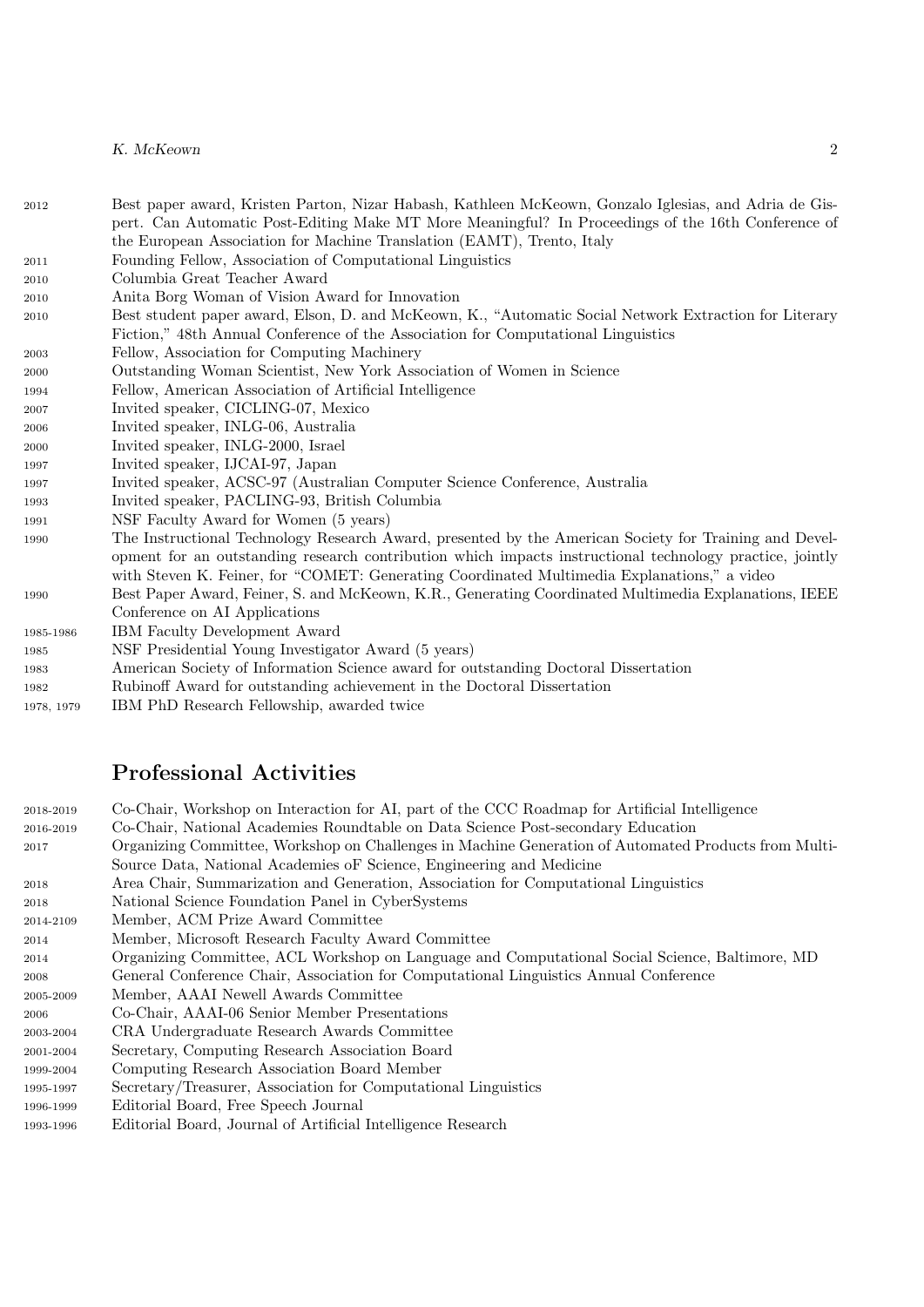1993-1995 Nominating Committee, Association for Computational Linguistics 1992-1993 President, Association for Computational Linguistics

## Research Activities

Currently directing seven PhD graduate students. PhD students are Emily Allaway, Noura Farra, Chris Hidey, Chris Kedzie,Fei-Tzin Lee, Jessica Ouyang, Elsbeth Turcan.

## Graduated Students

- Or Biran, 2016, NJoin, NY NY
- Sara Rosenthal, 2014, IBM Watson, White Plains, NY
- Yves Petinot, 2014, startup, Paris, France.
- Kapil Thadani, 2013, Yahoo Research Labs, NY NY.
- Kristen Parton, 2013, Facebook, NY NY.
- David Elson, 2011, Google, NY, NY
- Michel Galley, 2007, Microsoft Research, Seattle, Wa.
- Elena Filatova, 2007, Assistant Professor, New York Institute of Technology, NY, NY.
- Sasha Blair-Goldensohn, 2007, Technical Staff, Google, New York, NY.
- Ani Nenkova, 2006, Associate Professor, University of Pennsylvania, Philadelphia, Pa.
- Noemie Elhadad, 2006, Associate Professor, Department of Biomedical Informatics, Columbia University.
- Barry Schiffman, 2005, Consultant.
- David Evans, 2005, Amazon.com, Tokyo, Japan.
- Pablo Duboue, 2005, start-up.
- Regina Barzilay, 2003, Professor, MIT, Boston, MA.
- Carl Sable, 2002, Associate Professor, Cooper Union, NY NY
- Min Yen Kan, 2002, Associate Professor, National University of Singapore.
- Shimei Pan, 2001, University of Maryland at Baltimore County, Baltimore, Md.
- James Shaw, 2001, IHeart Radio, NY NY.
- Hongyan Jing, 2001, Context, New York, NY.
- Dragomir Radev, 1999, Professor, Yale University, New Haven, Ct.
- Vasileios Hatzivassiloglou, 1998, retired.
- Eric Siegel, October 1997, Predictive Analytics.
- Pascale Fung, 1996, Professor, Hong Kong Institute of Science and Technology.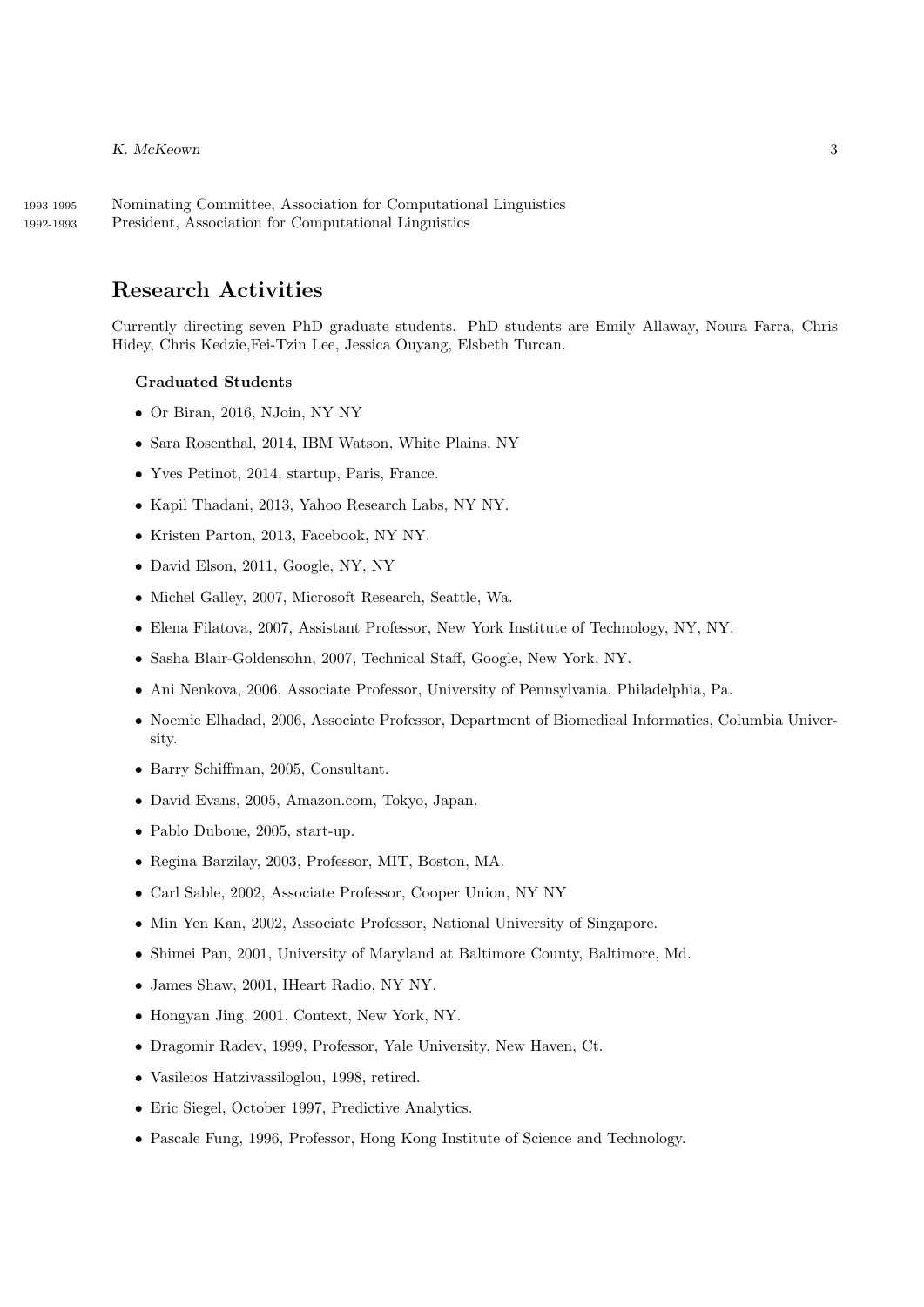- Jacques Robin, 1994. University of Paris 1, Paris, France.
- Michael Elhadad, 1992. Professor, Ben Gurion Univ., Israel.
- Ursula Wolz, 1992. Professor, The College of New Jersey, Trenton, N.J.
- Andrea Danyluk, 1992. Professor Williams College.
- Frank Smadja, 1991. Consulting,Israel.
- Galina Datskovsky Moerdler, 1990. VaporStream, N.Y., N.Y.
- Cecile Paris, 1987,Senior Research Leader in the area of Knowledge Based Systems and AI, CSIRO, Sydney, Australia.

## Grants

## Recent Funding

"A System for Cross lingual Information Processing, Translation and Summarization: SCRIPTS", McKeown (PI), Hirschberg (co-PI), Muresan (co-PI), Rambow (co-PI), Oard (co-PI, UMD), Carpuat (co-PI, UMD), Daume (co-PI, UMD), Resnik (co-PI, UMD), Radev (co-PI, Yale), Renals (co-PI, Edinburgh), Heafield (co-PI, Edinburgh), Gales (co-PI, Cambridge), IARPA, \$14,000,00, Oct 1st, 2017 Sept 30th, 2021 (4 years provided all evaluations passed). My share: \$4,187,469.

"GAIA", Chang (PI), McKeown (co-PI), subcontract from ISI, DARPA, \$900,00, Jan 1st, 2018 Dec. 31st, 2022. My share \$675,000.

"SEEM: Inferring SEntiment and EMotion from Low Resource Languages," McKeown (PI), Hirschberg (co-PI), Diab (Co-PI, GWU), DARPA, \$1,785,792. My share: \$774,528. July 1, 2015 June 30. "Reducing plug-load electricity footprint of residential buildings through low-cost, non-intrusive sub-metering and personalized feedback technology," Culligan (PI), McKeown (co-PI), Meinrecken (co-PI), DOE, total of \$1,999,782 over three years starting September 2016. Goal: to change consumer behavior in electricity usage through the use of personalized feedback. McKeown supervises one student who is developing language generation for feedback. My share: \$350,000.

"Northeast Big Data Innovation Hub," McKeown (PI), including a total of 99 universities, companies, and non-profits in the region, NSF, \$1,250,000. Oct 1, 2015 Sept 30, 2018.

"RI:Small: Describing Disasters and the Ensuing Personal Toll," Kathleen McKeown (PI), NSF, Sept. 2014 - Aug. 2017, \$543,000.

"DRATS: Detecting Relations and Anomalies in Text and Speech," DARPA, Owen Rambow (PI), Mona Diab (George Washington Univ.), Julia Hirschberg, Smaranda Muresan (Rutgers), Kathleen McKeown, and Mari Ostendorf (University of Washington), \$5,499,999, 11/13/12 - 5/12/17.

"Broad Operational Language Translation/IBM Team - Algorithmic Development and Integrated Systems", DARPA, Subcontract to IBM, Kathleen McKeown (PI), \$550,000 Jan 1, 2013- Dec. 31, 2014.

"RI: Large: Collaborative Research: Richer Representations for Machine Translation," Kathleen McKeown, jointly with Martha Palmer (PI), Colorado University, Keving Knight, University of Southern California, Daniel Gildea, Rochester University, and Bert Nangwen, Brandeis University, \$593,045 (Columbia's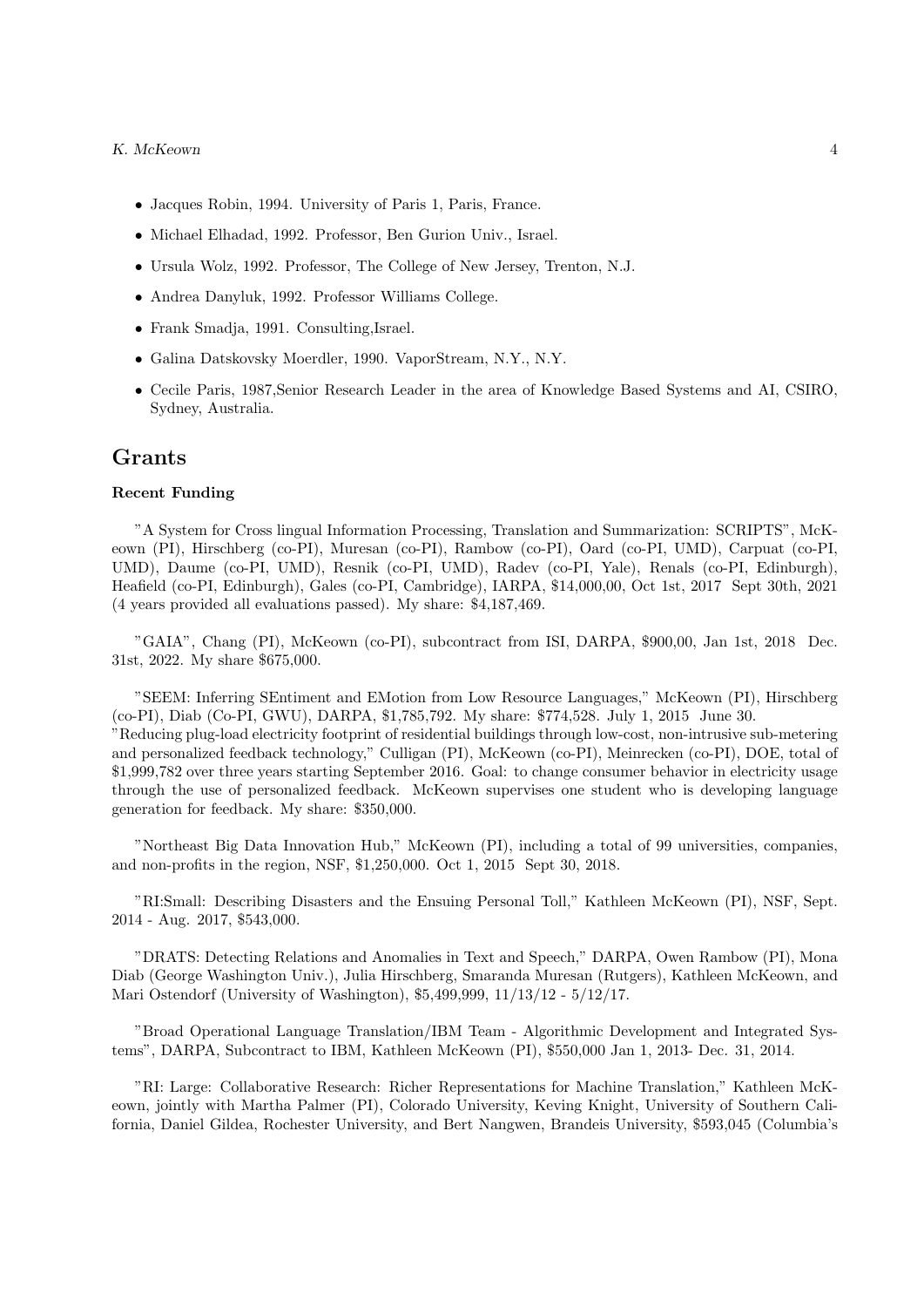portion), Sept. 1 2009 - Dec. 31st 2014.

"Discovering and explaining technical emergence through analysis of the language and structure of scientific publications," Kathleen McKeown (PI), Michael Collins, Luis Gravano, Owen Rambow (Columbia University); Simone Teufel (Cambridge University), Bonnie Dorr, Kenneth Fleischman, Hal Daume (University of Maryland), Dragomir Radev (University of Michigan), Fei Xia (University of Washington), \$6,000,000, July 7, 2011 - May 31, 2014.

"Broad Operational Language Translation/SRI Team", DARPA, Subcontract to IBM, Julia Hirschberg (PI), Michael Collins, Mona Diab and Kathleen McKeown, 10/1/2011-9/30/2012, \$219,206 (McKeown's share).

"Predicting Power, Influence and Rifts in Social Groups Through Linguistic Analysis: A Study of English, Arabic, and Urduu," Kathleen McKeown, Mona Diab, Dragomir Radev, Owen Rambow, IARPA, \$672,472 (year 1) option for \$1,309,568 (Nov 2010 - Oct 2012). Option for year 2 approved.

"Distillation for ROSETTA," Kathleen McKeown (Subcontract PI), subcontract to IBM, DARPA GALE, \$180,000, July 2009 - June 2011.

"EAGER: Corpus-Based Narrative Semantics," Kathleen McKeown, NSF, \$253,888 total, July 1, 2009 - December 31st, 2010.

"Task-Embedded Machine Translation," Kathleen McKeown, sub-contract to IBM, DARPA GALE, \$107,149, 9/1/2009-5/31/2010.

"Contextually Sensitive Semantic Relationships," Kathleen McKeown and Barry Schiffman, NGA HM1582- 06-1-2015, \$119,058/year for 2 years, 09/08/06-09/07/08.

"A Multimodal Interface for Generating Physician Notes," Steven Feiner, Kathleen McKeown, and Desmond Jordan, IBM, \$143,000/year for 3 years, Sept 1, 2006.

"Text-to-Text Generation for Summarizing Informal Genres," Kathleen McKeown, NSF, \$300,000, Jan 2006 - Dec 2009.

\$25,000, IBM Faculty Development Award, January 2005.

\$20,000, Microsoft Research Gift, May 2005.

"NIGHTINGALE: Novel Information Gathering and Harvesting Techniques", \$4,884,605, Kathleen McKeown, Julia Hirschberg and Dan Ellis, DARPA, September 1 2005 - August 31, 2010 (Evaluation milestones were met in year 1, grant was renewed for year 2. Renewal for Year 3 is dependent on meeting year 2 evaluation milestones).

"Text Summarization: News and Beyond," DARPA, \$200,000, March 1 2005-August 31, 2005.

"Tools for Monitoring Online Information Sources," Kathleen McKeown, Luis Gravano, Julia Hirschberg and Owen Rambow, NSF KDD program, \$1,795,000, renewed yearly June 1, 2002 - January 31, 2006.

"Multilingual Multidocument Information Tracking and Summarization," Kathleen McKeown, Vasileios Hatzivassiloglou, Judith Klavans, DARPA, \$1,800,000, March 1, 2000 - February 28, 2005.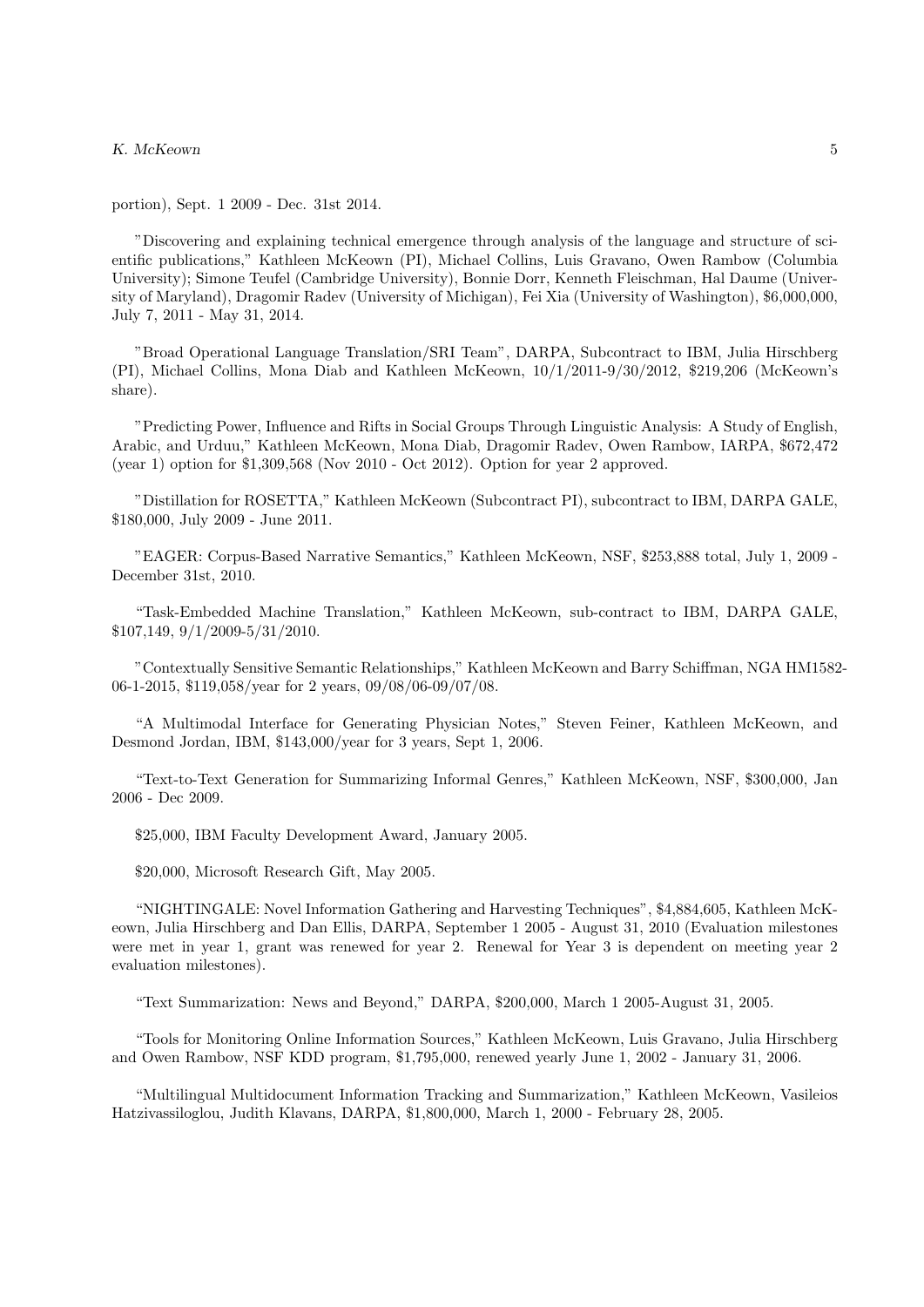"ITR/PE+SY: Mapping Meetings: Language Technology to make Sense of Human Interaction," Dan Ellis (Dept of Electrical Engineering) and Kathleen McKeown, \$269,904 (Columbia's subcontract), September 1, 2001 - August 31, 2005 (awarded to Univ of California at Berkeley, Nelson Morgan, PI, Univ of Washington, Mari Ostendorf, PI).

"Question Answering - Phase II", Vasileios Hatzivassiloglou, Kathleen McKeown (Columbia University), Wayne Ward, Daniel Jurafsky (University of Colorado), ARDA AQUAINT, \$1,900,000, April, 2004-March 2006.

"Question Answering", Vasileios Hatzivassiloglou, Kathleen McKeown (Columbia Univeristy), Wayne Ward, Daniel Jurafsky (University of Colorado), ARDA AQUAINT, \$1,800,000, November, 2001-November 2003.

"A Patient Care Digital Library: Personalized Search and Summarization over Multimedia Information," Kathleen McKeown, Shih-Fu Chang, James Cimino, George Hripcsak, and Judith Klavans, NSF, \$5,000,000, September 1, 1999 - August 31, 2004.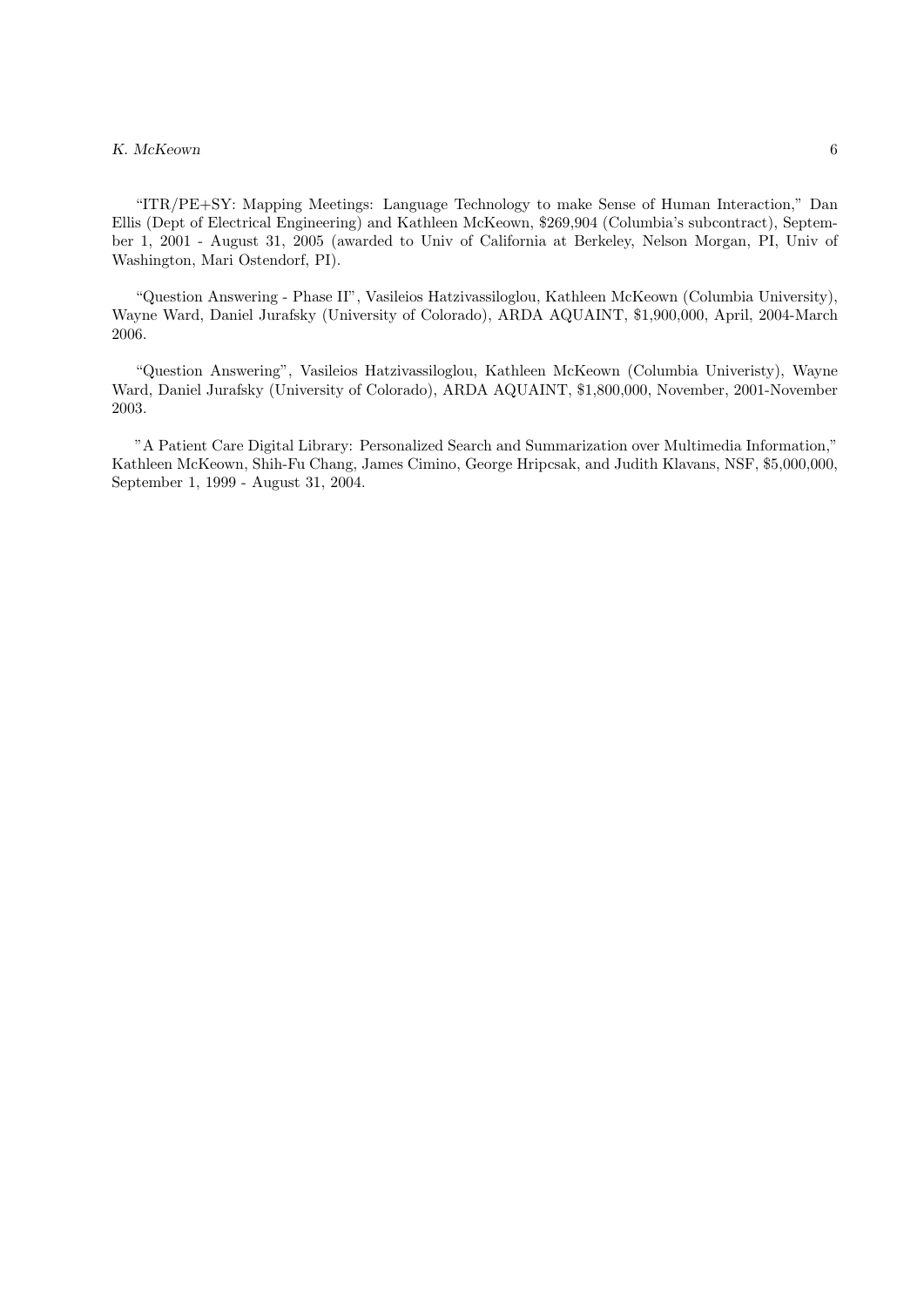## Publications

## Journals

- [1] Desmond Upton Patton, Jamie MacBeth, Sarita Schoenebeck, Katherine Shear, and Kathleen McKeown. Accommodating grief on twitter: An analysis of expressions of grief among gang involved youth on twitter using qualitative analysis and natural language processing. Biomedical Informatics Insight, 10, Jan 2018.
- [2] Mohammad Sadegh Rasooli, Noura Farra, Axinia Radeva, Tao Yu, and Kathleen McKeown. Crosslingual sentiment transfer with limited resources. Machine Translation, Nov 2017.
- [3] Sara Rosenthal and Kathleen McKeown. Detecting influencers in multiple online genres. ACM Transactions on Internet Technology (TOIT): Special Issue on Advances in Social Computing, 17(2), May 2017.
- [4] Kathleen McKeown, Hal Daume III, Snigdha Chaturvedi, John Paparrizos, Kapil Thadani, Pablo Barrio, Or Biran, Suvarna Bothe, Michael Collins, Kenneth R. Fleischmann, Luis Gravano, Rahul Jha, Ben King, Kevin McInerney, Taesun Moon, Arvind Neelakantan, Diarmuid O'Seaghdha, Dragomir Radev, Clay Templeton, and Simone Teufel. Predicting the impact of scientific concepts using full text features. Journal of the Association for Information Science and Technology (JASIST), January 2016.
- [5] Wei-Yun Ma and Kathleen McKeown. Detecting and correcting syntactic errors in machine translation using feature-based lexicalized tree adjoining grammars. International Journal of Computational Linguistics and Chinese Language Processing (IJCLCLP), 17(4):1–14, December 2012.
- [6] Ani Nenkova and Kathleen McKeown. Automatic summarization. Foundations and Trends in Information Retrieval, 52(2-3):103–233, 2011. http://dx.doi.org/10.1561/1500000015.
- [7] Advaith Siddharthan, Ani Nenkova, and Kathleen McKeown. Information status distinctions and referring expressions: An empirical study of references to people in news summaries. Journal of Computational Linguistics, 37(4), 2011.
- [8] Ani Nenkova, Rebecca Passonneau, and Kathleen McKeown. The pyramid method: incorporating human content selection variation in summarization evaluation. ACM Transactions on Speech and Language Processing, 4(2), 2007.
- [9] Regina Barzilay and Kathleen McKeown. Sentence fusion for multidocument summarization. Computational Linguistics, 31, 2005.
- [10] Noemie Elhadad, Min-Yen Kan, Judith Klavans, and Kathleen McKeown. Using different levels of customization in a unified framework for summarizing medical literature. Journal of Artificial Intelligence in Medicine, 33(2):179–98, December 2004.
- [11] Shimei Pan, Kathleen McKeown, and Julia Hirschberg. Exploring features from natural language generation for prosody modeling. Computer Speech and Language (special issue on spoken language generation), 16(3):457–90, October 2002.
- [12] Desmond Jordan, Kathleen McKeown, Kristian Concepcion, Steven Feiner, and Vasileios Hatzivassiloglou. Generation and evaluation of medical inferences for automated healthcare briefings. Journal of American Medical Informatics Association, 8, may 2001.
- [13] Eric Siegel and Kathleen McKeown. Learning methods to combine linguistic indicators: Improving aspectual classification and revealing linguistic insights. Computational Linguistics, 26, December 2000.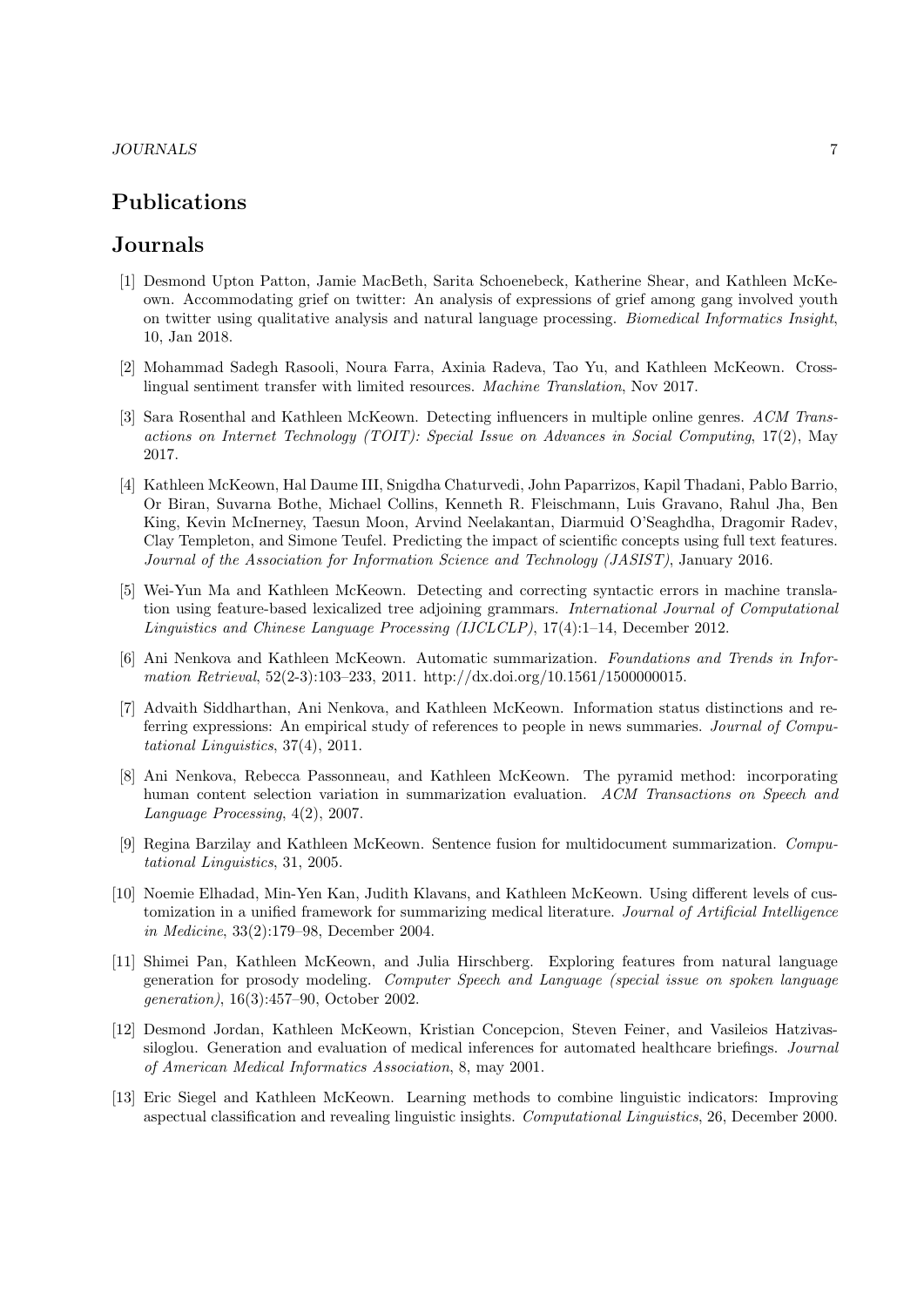- [14] Kathleen McKeown and Shimei Pan. Prosody modeling in concept-to-speech generation: methodological issues. Phil. Trans. Royal Society London, 358(1769):1419–1431, April 2000.
- [15] Alfred Aho, Shih-Fu Chang, Kathleen McKeown, Dragomir Radev, John Smith, and Kazi Zaman. Columbia digital news project. International Journal of Digital Libraries, 1(4):377–385, 1998.
- [16] Dragomir Radev and Kathleen McKeown. Generating natural language summaries from multiple on-line sources. Computational Linguistics, 24(3):469–500, September 1998.
- [17] Kathleen McKeown, Steven Feiner, Mukesh Dalal, and Shih-Fu Chang. Generating multimedia briefings: Coordinating language and illustration. Artificial Intelligence Journal, 103:95–116, 1998.
- [18] Pascale Fung and Kathleen McKeown. Technical word and term translation from noisy parallel corpora across language groups. Machine Translation, November 1997.
- [19] Michael Elhadad, Kathleen McKeown, and Jacques Robin. Floating constraints in lexical choice. Journal of Computational Linguistics, June 1997.
- [20] Jacques Robin and Kathleen McKeown. Empiricially designing and evaluating a new revision-based model for summary generation. Artificial Intelligence Journal, 85, August 1996.
- [21] Frank Smadja, Kathleen McKeown, and Hatzivassiloglou. Translating collocations for bilingual lexicons: A statistical approach. Journal of Computational Linguistics, 22(1), March 1996.
- [22] Kathleen McKeown, Karen Kukich, and Jacques Robin. Generating concise natural language summaries. Journal of Information Processing and Management, 31(5), 1995.
- [23] Cole et. al. The challenge of spoken language systems: Research directions for the nineties. IEEE Transactions on Speech and Audio Processing, 3(1):1–22, January 1995.
- [24] Steven Feiner and Kathleen McKeown. Automating the generation of coordinated multimedia explanations. IEEE Computer, 24(10):33–41, October 1991.
- [25] Frank Smadja and Kathleen McKeown. Using collocations for language generation. Computational Intelligence, 7(4), December 1991.
- [26] Ursula Wolz, Kathleen McKeown, and Gail Kaiser. Automated tutoring in interactive environments: A task centered approach. Journal of Machine Mediated Learning, December 1989.
- [27] Kathleen McKeown. Generating goal oriented explanations. International Journal of Expert Systems, I, Issue 4,:377–95, December 1988.
- [28] Kathleen McKeown. Language generation: Applications, issues, and approaches. Proceedings of the IEEE, July 1986.
- [29] Kathleen McKeown. Paraphrasing questions using given and new information. American Journal of Computational Linguistics, January-March 1983.
- [30] Kathleen McKeown. Discourse strategies for generating natural language text. Artificial Intelligence Journal, 27 No. 1,, 1985.
- [31] Bonnie L. Webber, Aravind K. Joshi, Eric Mays, and Kathleen McKeown. Extended natural language data base interaction. International Journal of Computers and Mathematics, December 1982.
- [32] Kathleen McKeown and Norman I. Badler. Creating polyhedral stellations. Computer Graphics, 14, No. 3:19–24, July 1980.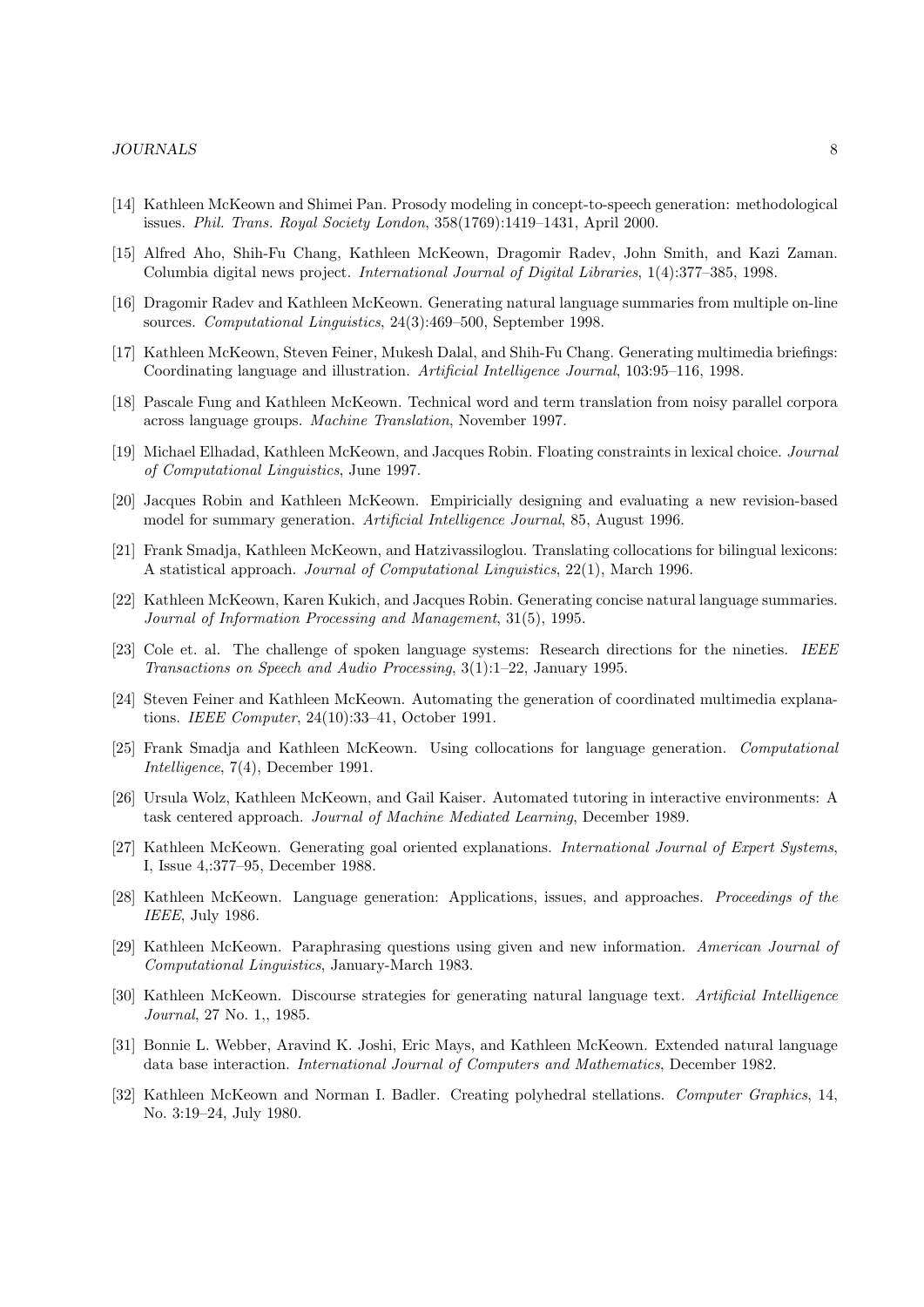## Conference Proceedings

- [33] Christopher Hidey and Kathleen McKeown. Fixed that for you: Generating contrastive claims with semantic edits. In Proceedings of the 2019 Conference of the North American Chapter of the Association for Computational Linguistics: Human Language Technology (NAACL-HLT), Minneapolis, Minnesota, June 2019.
- [34] Jessica Ouyang, Boya Song, and Kathleen McKeown. A robust abstractive system for cross-lingual summarization. In Proceedings of the 2019 Conference of the North American Chapter of the Association for Computational Linguistics: Human Language Technology (NAACL-HLT), Minneapolis, Minnesota, June 2019.
- [35] Tuhin Chakrabarty, Christopher Hidey, and Kathleen McKeown. Imho fine-tuning improves claim detection. In Proceedings of the 2019 Conference of the North American Chapter of the Association for Computational Linguistics: Human Language Technology (NAACL-HLT), Minneapolis, Minnesota, June 2019.
- [36] Philipp Blandfort, Desmond Patton, William R. Frey, Svebor Karaman, Surabhi Bhargava, Fei-Tzin Lee, Siddharth Varia, Chris Kedzie, Michael B. Gaskell, Rossano Schifanella, Kathleen R. McKeown, and Shih-Fu Chang. Multimodal social media analysis for gang violence prevention. CoRR, to appear in ICWSM-2019, abs/1807.08465, 2018.
- [37] Serina Chang, Ruiqi Zhong, Ethan Adams, Fei-Tzin Lee, Siddharth Varia, Desmond Patton, William Frey, Chris Kedzie, and Kathleen McKeown. Detecting gang-involved escalation on social media using context. In Proceedings of the 2018 Conference on Empirical Methods in Natural Language Processing, pages 46–56. Association for Computational Linguistics, 2018.
- [38] Chris Kedzie, Kathleen McKeown, and Hal Daume III. Content selection in deep learning models of summarization. In Proceedings of the 2018 Conference on Empirical Methods in Natural Language Processing, pages 1818–1828. Association for Computational Linguistics, 2018.
- [39] Christopher Thomas Hidey and Kathleen McKeown. Persuasive influence detection: The role of argument sequencing. In Proceedings of the Thirty-Second AAAI Conference on Artificial Intelligence, New Orleans, Louisiana, USA, February 2018.
- [40] Or Biran and Kathleen McKeown. Human-centric justification of machine learning predictions. In Proceedings of IJCAI, Melbourne, Australia, August 2017.
- [41] Or Biran and Kathleen McKeown. Domain-adaptable hybrid generation of rdf entity descriptions. In Proceedings of IJCNLP, Melbourne, Australia, August 2017.
- [42] Noura Farra and Kathleen McKeown. Smarties: Sentiment models for arabic target entities. In Proceedings of EACL, Valencia, Portugal, April 2017.
- [43] Jessica Ouyang, Serina Chang, and Kathleen McKeown. Crowd-sourced iterative annotation for narrative summarization corpora. In *Proceedings of EACL*, Valencia, Portugal, April 2017.
- [44] Terra Blevins, Robert Kwiatkowski, Jamie Macbeth, Kathleen McKeown, Desmond Patton, and Owen Rambow. Automatically processing tweets from gang-involved youth: Towards detecting loss and aggression. In Proceedings of COLING, Mumbai, India, December 2016.
- [45] Using natural language processing and qualitative analysis to intervene in gang violence: A collaboration between social work researchers and data scientists. In Proceedings of Bloomberg Conference on Social Good, New York, NY, October 2016.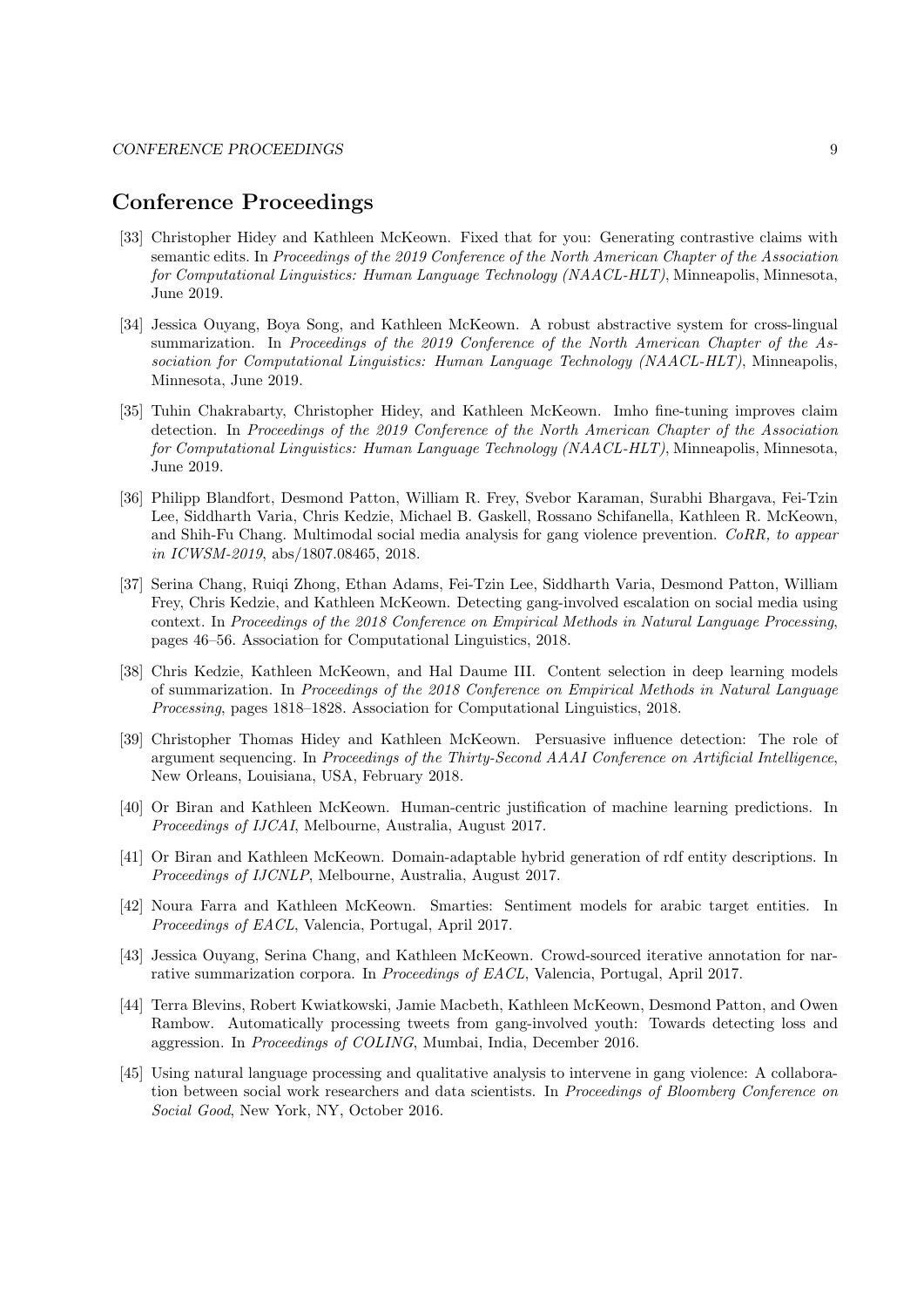- [46] Or Biran, Terra Blevins, and Kathleen McKeown. Mining paraphrasal typed templates from a plain text corpus. In Proceedings of the 54th Annual Meeting of the Association for Computational Linguistics (ACL), Berlin, Germany, August 2016.
- [47] Christopher Hidey and Kathleen McKeown. Identifying causal relations using parallel wikipedia articles. In Proceedings of the 54th Annual Meeting of the Association for Computational Linguistics (ACL), Berlin, Germany, August 2016.
- [48] Gavin Saldanha, Or Biran, Kathleen McKeown, and Alfio Gliozzo. An entity-focused approach to generating company descriptions. In Proceedings of the 54th Annual Meeting of the Association for Computational Linguistics (ACL), Berlin, Germany, August 2016.
- [49] Chris Kedzie, Fernando Diaz, and Kathleen McKeown. Real-time web scale event summarization using sequential decision making. In Proceedings of IJCAI, New York, NY, July 2016.
- [50] Or Biran and Kathleen McKeown. Pdtb discourse parsing as a tagging task: The two taggers approach. In Proceedings of the 16th Annual SIGdial Meeting on Discourse and Dialogue, SIGDIAL 2015, Prague, Czech Republic, 2015.
- [51] Sara Rosenthal and Kathleen McKeown. I couldn't agree more: The role of conversational structure in agreement and disagreement detection in online discussions. In Proceedings of the 16th Annual Meeting of the Special Interest Group on Discourse and Dialogue, pages 168–177, Prague, Czech Republic, September 2015. Association for Computational Linguistics.
- [52] Wei-Yun Ma and Kathleen McKeown. System combination for machine translation through paraphrasing. In Proceedings of the 2015 Conference on Empirical Methods in Natural Language Processing, pages 1053–1058, Lisbon, Portugal, September 2015. Association for Computational Linguistics.
- [53] Jessica Ouyang and Kathleen McKeown. Modeling reportable events as turning points in narrative. In Proceedings of the 2015 Conference on Empirical Methods in Natural Language Processing, pages 2149–2158, Lisbon, Portugal, September 2015. Association for Computational Linguistics.
- [54] Chris Kedzie, Kathleen McKeown, and Fernando Diaz. Predicting salient updates for disaster summarization. In Proceedings of the 53rd Annual Meeting of the Association for Computational Linguistics and the 7th International Joint Conference on Natural Language Processing of the Asian Federation of Natural Language Processing, pages 1608–1617, 2015.
- [55] Or Biran and Kathleen McKeown. Aggregated word pair features for implicit discourse relation disambiguation. In Proceedings of ACL, Sofia, Bulgaria, 2013.
- [56] Wei-Yun Ma and Kathleen McKeown. Using a supertagged dependency model to select a good translation in system combination. In Proceedings of the 2013 Conference of the North American Chapter of the Association for Computational Linguistics: Human Language Technology (NAACL-HLT), Atlanta, Georgia, June 2013.
- [57] Yves Petinot, Kathleen McKeown, and Kapil Thadani. Cluster-based web summarization. In Proceedings of the Sixth International Joint Conference on Natural Language Processing, pages 1124–1128, Nagoya, Japan, October 2013. Asian Federation of Natural Language Processing.
- [58] Kapil Thadani and Kathleen McKeown. Sentence compression with joint structural inference. In Proceedings of CoNLL, Sofia, Bulgaria, 2013.
- [59] Kapil Thadani and Kathleen McKeown. Supervised sentence fusion with single-stage inference. In Proceedings of IJCNLP, Nagoya, Japan, 2013.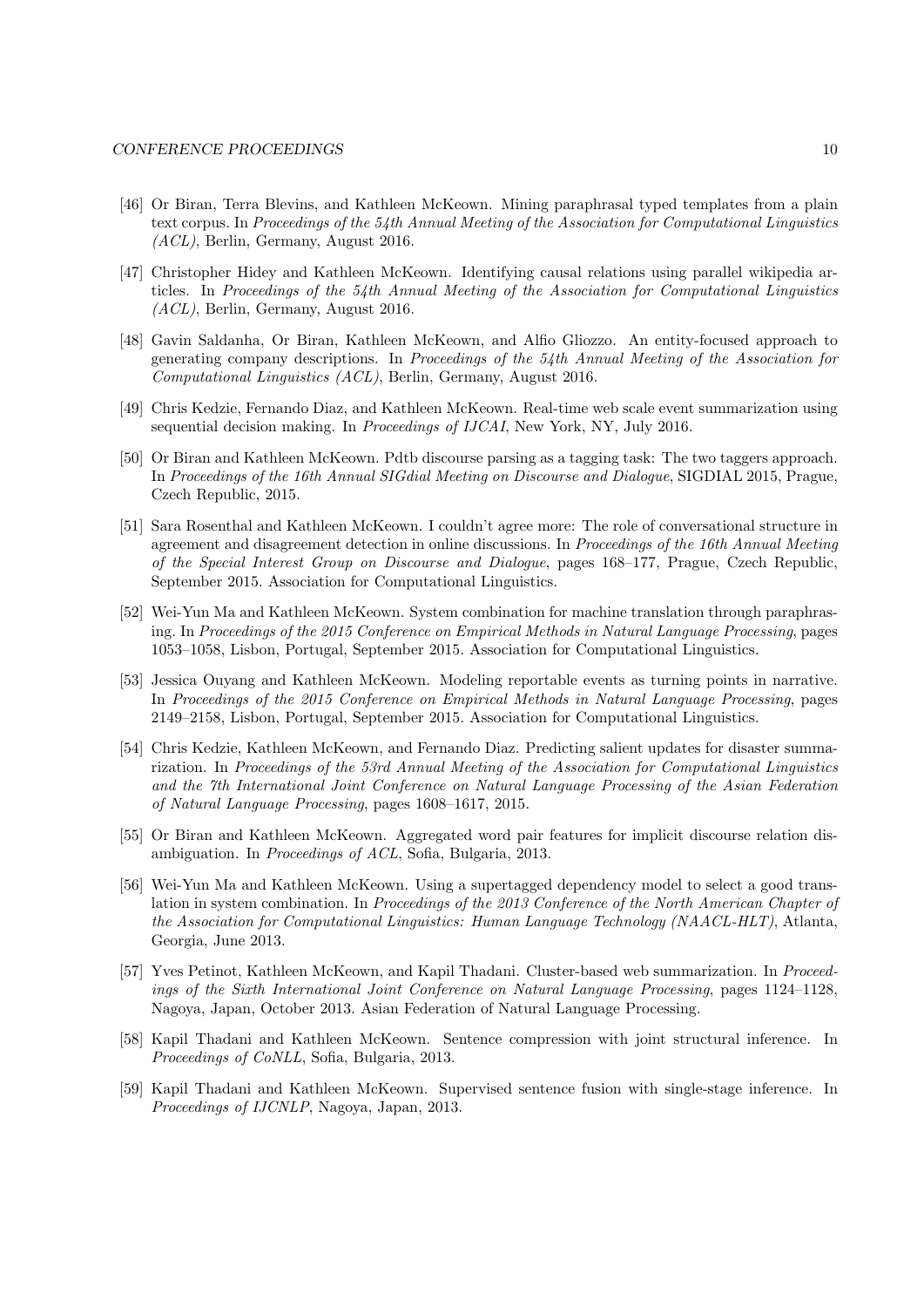- [60] Wei-Yun Ma and Kathleen McKeown. Phrase-level system combination for machine translation based on target-to-target decoding. In Proceedings of the Tenth Biennial Conference of the Association for Machine Translation in the Americas, San Diego, Ca., November 2012.
- [61] Kristen Parton, Nizar Habash, and Kathleen McKeown. Lost and found in translation: The impact of machine translated results on translingual information retrieval. In *Proceedings of the Tenth Biennial* Conference of the Association for Machine Translation in the Americas, San Diego, Ca., November 2012.
- [62] Wei-Yun Ma and Kathleen McKeown. Detecting and correcting syntactic errors in machine translation using feature-based lexicalized tree adjoining grammars. In Proceedings of Conference on Computational Linguistics and Speech Processing (ROCLING), ChungLi, Taiwan, September 2012.
- [63] Sara Rosenthal and Kathleen McKeown. Detecting opinionated claims in online discussions. In Proceedings of the Sixth IEEE International Conference on Semantic Computing (IEEE ICSC2012) Special Session on Semantics and Sociolinguistics in Social Media, Palermo, Italy, September 2012.
- [64] Jacob Andreas, Sara Rosenthal, and Kathleen McKeown. Annotating agreement and disagreement in threaded discourse. In Proceedings of the 8th International Conference of Language Resources and Evaluation (LREC), Istanbul, Turkey, May 2012.
- [65] William Yang Wang, Kapil Thadani, and Kathleen McKeown. Identifying event descriptions using co-training with online news summaries. In Proceedings of IJNLP, Chiang-Mai, Thailand, November 2011.
- [66] Yves Petinot and Kathleen McKeown. A hierarchical model for web summarization. In Proceedings of the Annual Conference of the Association for Computational Linguistics (ACL-HLT), Portland, Oregon, June 2011.
- [67] Sara Rosenthal and Kathleen McKeown. Age prediction in blogs: A study of style, content and online behavior in pre- and post-social media generations. In Proceedings of the Annual Conference of the Association for Computational Linguistics (ACL-HLT), Portland, Oregon, June 2011.
- [68] Kapil Thadani and Kathleen McKeown. Optimal and syntactically informed decoding for monolingual phrase-based alignment. In Proceedings of the Annual Conference of the Association for Computational Linguistics (ACL-HLT), Portland, Oregon, June 2011.
- [69] Kristen Parton and Kathleen McKeown. Mt error detection for cross-lingual question answering. In Proceedings of COLING, Beijing, China, August 2010.
- [70] William Yang Wang and Kathleen McKeown. Got you!: Automatic vandalism detection in wikipedia with web-based shallow syntactic-semantic modeling. In *Proceedings of COLING*, Beijing, China, August 2010.
- [71] David Elson and Kathleen McKeown. Automatic social network extraction for literary fiction. In Proceedings of the 48th Annual Meeting of the Association forComputationl Linguistics, Uppsala, Sweden, July 2010.
- [72] David Elson and Kathleen McKeown. Tense and aspect assignment in narrative discourse. In Proceedings of INLG 2010, Dublin, Ireland, July 2010.
- [73] David Elson and Kathleen McKeown. Automatic attribution of quoted speech in literary narrative. In Proceedings of the 24th Annual Conference of the American Association for Artificial Intelligence, Atlanta, Ga, July 2010.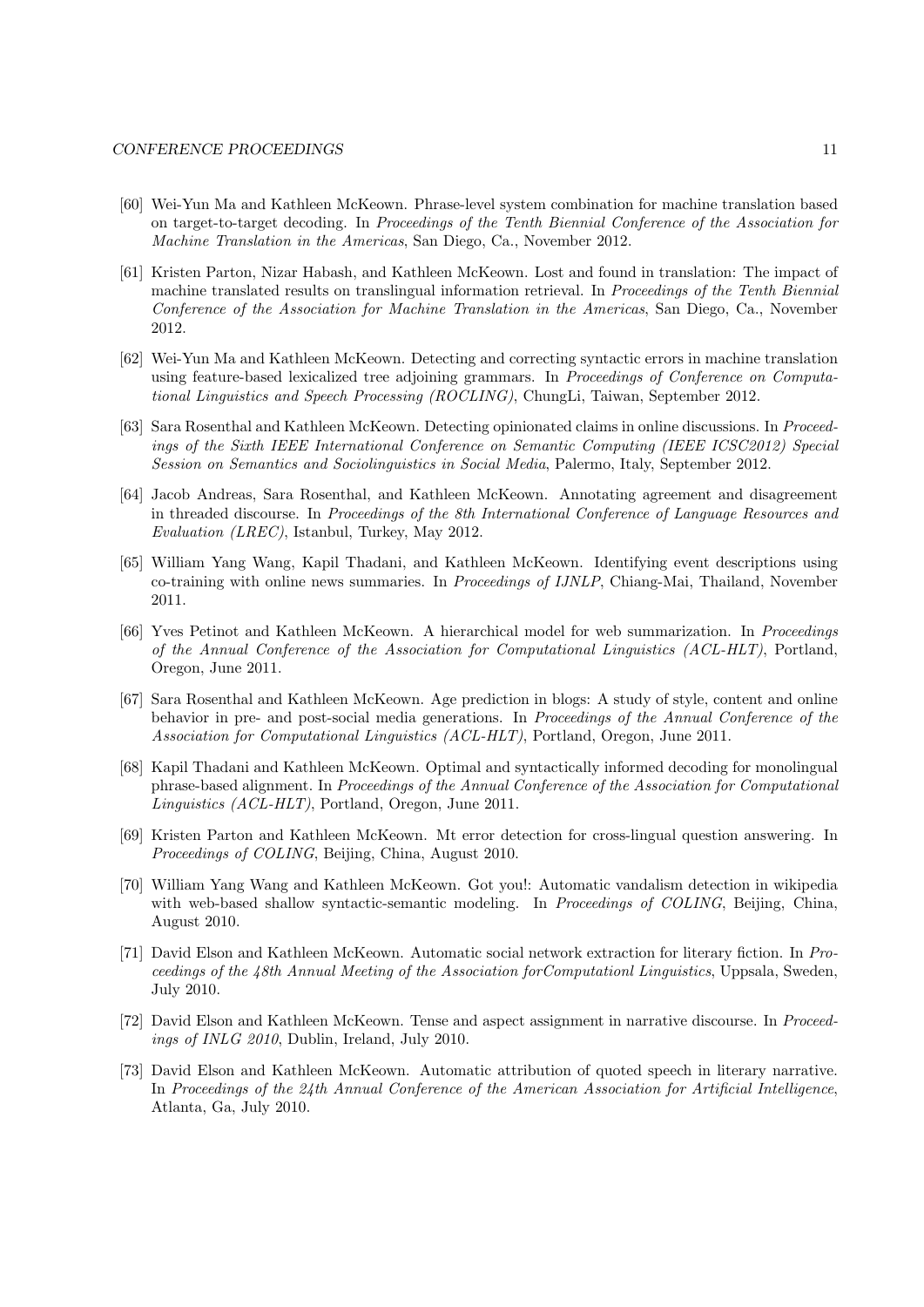- [74] Kathleen McKeown, Sara Rosenthal, Kapil Thadani, and Coleman Moore. Time-efficient creation of an accurate sentence fusion corpus. In Proceedings of the 11th Annual Conference of the North American Cahpter on Computational Linguistics, Los Angeles, Ca, June 2010.
- [75] Sara Rosenthal, William J. Lipovsky, Kathleen McKeown, Kapil Thadani, and Jacob Andreas. Towards semi-automated annotation for prepositional phrase attachment. In Proceedings of LREC 10, Malta, May 2010.
- [76] David Elson and Kathleen R. McKeown. A tool for deep semantic encoding of narrative texts. In Proceedings of the ACL-IJCNLP 2009 Conference, Singapore, August 2009.
- [77] Wei-Yun Ma and Kathleen R. McKeown. Where's the verb correcting machine translation during question answering. In Proceedings of the ACL-IJCNLP 2009 Conference, Singapore, August 2009.
- [78] Kristen Parton, Kathleen McKeown, Robert Coyne, Mona Diab, Ralph Grishman, Dilek Hakkani-Tur, Mary Harper, Heng Ji, Wei Yun Ma, Adam Meyers, Sara Stolbach, Ang Sun, Gokhan Tur, Wei Xu, and Sibel Yarman. Who, what, when, where, why? comparing multiple approaches to the cross-lingual 5w task. In Proceedings of the ACL-IJCNLP 2009 Conference, Singapore, August 2009.
- [79] Apoorv Agarwal, Fadi Biadsy, and Kathleen McKeown. Contexual phrase-level polarity analysis using lexical affect scoring and syntactic n-grams. In Proceedings of the 12th Conference of the European Chapter of the Association for Computational Linguistics (EACL 2009), Athens, Greece, March,April 2009.
- [80] Kristen Parton, Kathleen McKeown, James Allan, and Enrique Henestroza. Simultaneous multilingual search for translingual information retrieval. In Proceedings of the ACM 17th Conference on Information and Knowledge Management (CIKM), Napa Valley, Ca., October 2008.
- [81] Kapil Thadani and Kathleen McKeown. A framework for decreasing textual redundancy. In Proceedings of the 22nd International Conference on Computational Linguistics (COLING), Manchester, England, August 2008.
- [82] David Elson and Kathleen McKeown. A platform for symbolically encoding human narratives. In Proceedings of the AAAI 2007 Fall Symposium on Intelligent Narrative Technologies, Arlington, Va., November 2007.
- [83] Barry Schiffman, Kathleen McKeown, Ralph Grishman, and James Allan. Question answering using integrated information retrieval and information extraction. In Proceedings of HLT/NAACL 07, Rochester, NY, April 2007.
- [84] Sasha Blair-Goldensohn, Kathleen McKeown, and Owen Rambow. Building and refining rhetoricalsemantic relation models. In Proceedings of HLT/NAACL 07, Rochester, NY, April 2007.
- [85] Michel Galley and Kathleen McKeown. Lexicalized markov grammars for sentence compression. In Proceedings of HLT/NAACL 07, Rochester, NY, April 2007.
- [86] Kathleen McKeown, Lokesh Shrestha, and Owen Rambow. Using question-answer pairs in extractive summarization of email conversations. In Proceedings of CICLING 07, Mexico City, Mexico, February 2007.
- [87] Elena Filatova, Vasileios Hatzivassiloglou, and Kathleen R. McKeown. Automatic creation of domain templates. In Proceedings of Coling/ACL 06 (Poster Session), pages 207–214, Sydney, Au., July 2006.
- [88] Ani Nenkova, Lucy Vandervende, and Kathleen McKeown. A compositional context sensitive multidocument summarizer. In *Proceedings of SIGIR 06*, Seattle, Wa., 2006.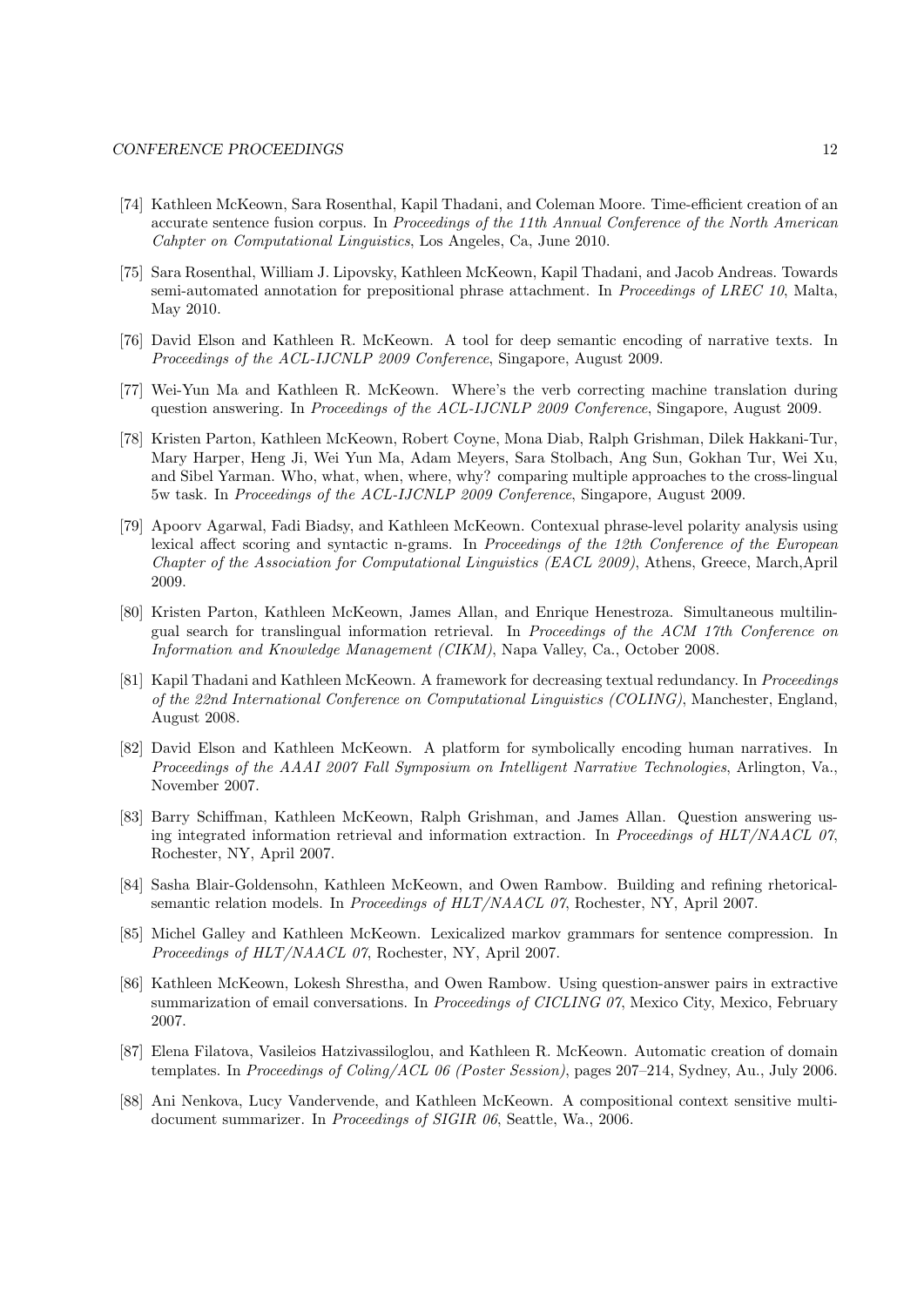- [89] Ani Nenkova, Advaith Siddharthan, and Kathleen R. McKeown. Automatically learning cognitive status for multi-document summarization of newswire. In Proceedings of HLT/EMNLP-05, Vancouver, Canada, 2005.
- [90] Advaith Siddharthan and Kathleen McKeown. Improving multilingual summarization: Using redundancy in the input to correct mt errors. In Proceedings of HLT/EMNLP-05, Vancouver, Canada, 2005.
- [91] Barry Schiffman and Kathleen McKeown. Context and learning in novelty detection. In Proceedings of HLT/EMNLP-05 (poster), Vancouver, Canada, 2005.
- [92] Kathleen McKeown, Rebecca J. Passonneau, David K. Elson, Ani Nenkova, and Julia Hirschberg. Do summaries help? a task-based evaluation of multi-document summarization. In Proceedings of SIGIR-05, Salvador, Brazil, 2005.
- [93] David Evans and Kathleen McKeown. Identifying similarities and differences across arabic and english news. In Proceedings of the International Conference on Intelligence Analysis, McLean, VA, 2005.
- [94] Kathleen McKeown, Julia Hirschberg, Michel Galley, and Sameer Maskey. From text to speech summarization. In Proceedings of ICASSP, Philadelphia, PA, 2005.
- [95] Sasha Blair-Goldensohn, David Evans, Vasileios Hatzivassiloglou, McKeown Kathleen, Ani Nenkova, Rebecca Passonneau, Barry Schiffman, Andrew Schlaikjer, Advaith Siddharthan, and Sergei Siegelman. Columbia university at duc 2004. In 4th Document Understanding Conference (DUC 2004) at HLT/NAACL 2004, Boston, MA, 2004.
- [96] Michel Galley, Kathleen McKeown, Julia Hirschberg, and Elizabeth Shriberg. Identifying agreement and disagreement in conversational speech: Use of bayesian networks to model pragmatic dependencies. In Proc. of the 42nd ACL, Barcelona, Spain, 2004.
- [97] Desmond Jordan, Gregory Whalen, Blaine Bell, Kathleen McKeown, and Steven Feiner. An evaluation of automatically generated briefings of patient status. In Medinfo 2004, San Francisco, Ca., 2004.
- [98] Lokesh Shrestha and Kathleen McKeown. Detection of question-answer pairs in email conversations. In Proceedings of Coling 2004, Geneva, Switzerland, 2004.
- [99] Stephen Wan and Kathleen McKeown. Generating "state-of-affairs" summaries of ongoing email thread discussions. In Proceedings of Coling 2004, Geneva, Switzerland, 2004.
- [100] Advaith Siddharthan, Ani Nenkova, and Kathleen McKeown. Syntactic simplification for improving content selection in multi-document summarization. In 20th International Conference on Computational Linguistics (COLING 2004), Geneva, Switzerland, 2004.
- [101] Kathleen McKeown, Noemie Elhadad, and Vasileios Hatzivassiloglou. Leveraging a common representation for personalized search and summarization in a medical digital library. In Proceedings of the ACM/IEEE Joint Conference on Digital Libraries, Houston, Tx, May 2003.
- [102] Ani Nenkova and Kathleen McKeown. References to named entities: A corpus study. In Proceedings of the Human Language Technology Conference, Vol. II, Edmunton, Ca., May 2003.
- [103] Kathleen McKeown, Regina Barzilay, John Chen, David Elson, David Evans, Judith Klavans, Ani Nenkova, Barry Schiffman, and Sergey Sigelman. Columbia's newsblaster: New features and future directions. In Proceedings of the Human Language Technology Conference, Vol. II, Edmunton, Ca., May 2003.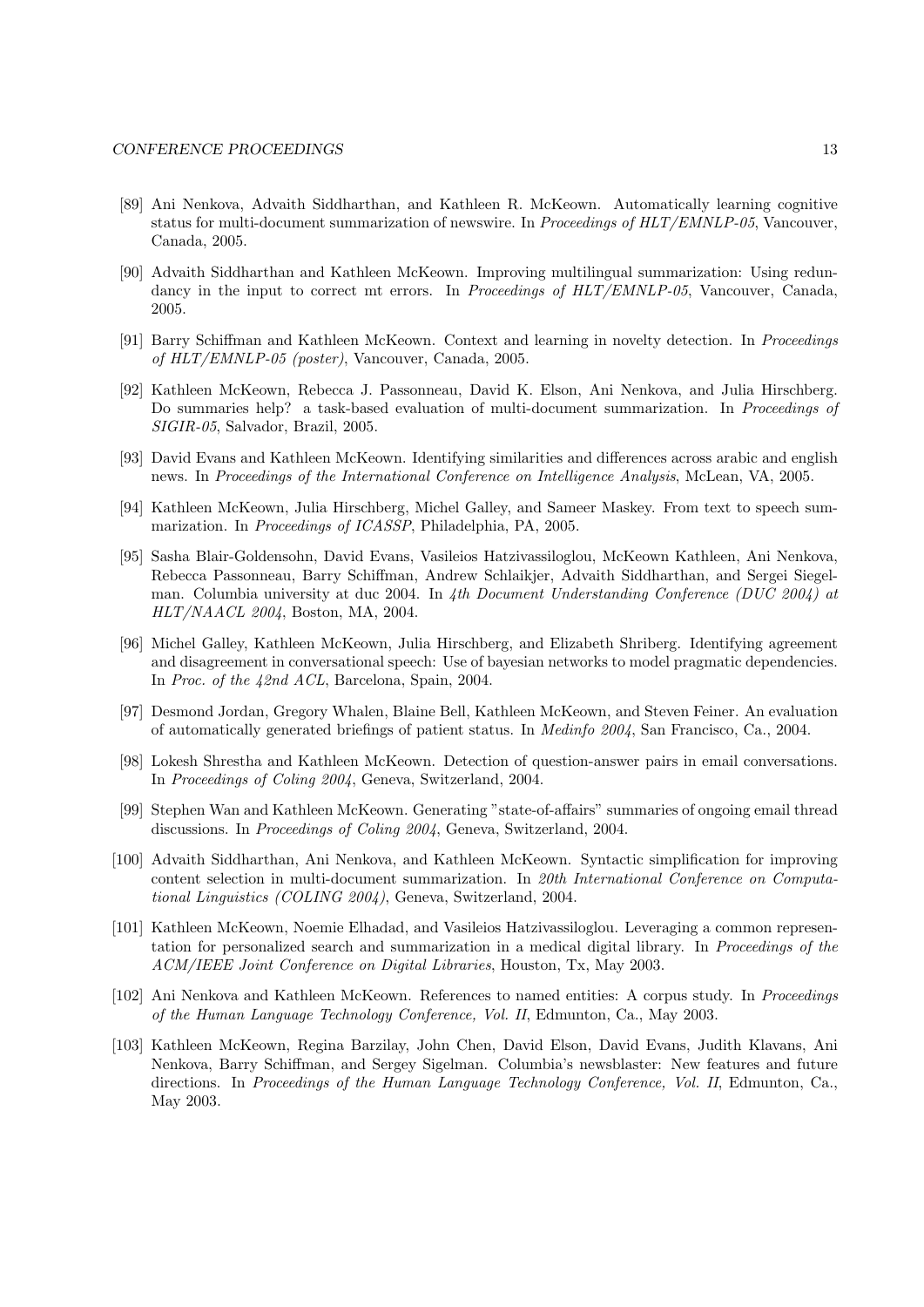- [104] Michel Galley and Kathleen McKeown. Improving word sense disambiguation in lexical chaining. In Proceedings of the 18th International Joint Conference on Artificial Intelligence, poster, Acapulco, Mexico, August 2003.
- [105] Sasha Blair-Goldenson and Kathleen McKeown. Defscriber: A hybrid system for definitional qa. In demo, Proceedings of SIGIR 2003, Toronto, Ca., July 2003.
- [106] Andre Kushniruk, Men-Yen Kan, Kathleen McKeown, Judith L. Klavans, Desmond Jordan, and Vimla L. Patel. Usability evaluation of an experimental text summarization system and three search engines: Implications for the reengineering of health care interfaces. In Proceedings of the American Medical Informatics Association, San Antonio, Tex, November 2002.
- [107] Andre Kushniruk, Men-Yen Kan, Kathleen McKeown, Judith L. Klavans, and Vimla L. Patel. Evaluating the content and usability of an experimental text summarization system and three web-based search engines. In Proceedings of the Human Factors and Ergonomics Society 46th Annual Meeting, Baltimore, Md, October 2002.
- [108] Carl L. Sable, Kathleen McKeown, and Kenneth W. Church. Nlp found helpful (at least for one text categorization task). In Proceedings of Empirical Methods in Natural Language Processing, Philadelphia, Pa., July 2002.
- [109] Pablo A. Duboue and Kathleen R. McKeown. Content planner construction via evolutionary algorithms and alignment-based fitness function. In Proceedings of the International Conference on Natural Language Generation, Harriman, NY, July 2002.
- [110] Min Yen Kan and Kathleen McKeown. Corpus-trained text generation for summarization. In Proceedings of the International Conference on Natural Language Generation, Harriman, NY, July 2002.
- [111] Judith Klavans Min Yen Kan and Kathleen R. McKeown. Using the annotated bibliography as a resource for indicative summarization. In Proceedings of the Language Resources European Conference, Spain, May 2002.
- [112] Kathleen McKeown, Regina Barzilay, David Evans, Vasileios Hatzivassiloglou, Judith Klavans, Ani Nenkova, Carl Sable, Barry Schiffman, and Sergey Sigelman. Tracking and summarizing news on a daily basis with columbia's newsblaster. In *Proceedings of the Human Language Technology Conference*, San Diego, Ca., March 2002.
- [113] Barry Schiffman, Ani Nenkova, and Kathleen McKeown. Experiments in multi-document summarization. In Proceedings of the Human Language Technology Conference, San Diego, Ca., March 2002.
- [114] Simone Teufel, Vasileios Hatzivassiloglou, Kathleen McKeown, Desmond A. Jordan, Kathleen M. Dunn, Sergey Sigelman, and Andre Kushniruk. Personalizing retrieval of journal articles for patient care. In Proceedings of the American Medical Informatics Association Annual Conference, Washington D.C., November 2001.
- [115] Kathleen McKeown, Shih-Fu Chang, James Cimino, Steven K. Feiner, Carol Friedman, Luis Gravano, Vasileios Hatzivassiloglou, Desmond Jordan, Judith L. Klavans, Andre Kushniruk, and Vimla Patel. Persival, a system for personalized search and summarization over multimedia healthcare information. In Proceedings of The First ACM+IEEE Joint Conference on Digital Libraries, Roanoke, W. Va., June 2001.
- [116] Shimei Pan, Kathleen McKeown, and Julia Hirschberg. Semantic abnormality and its realization in spoken language. In Proceedings of Eurospeech 2001, pages 333–336, Aalborg, Denmark, 2001.
- [117] Regina Barzilay, Noemie Elhadad, and Kathleen McKeown. Sentence ordering in multidocument summarization. In *Proceedings of HLT*, San Diego (CA), USA, 2001.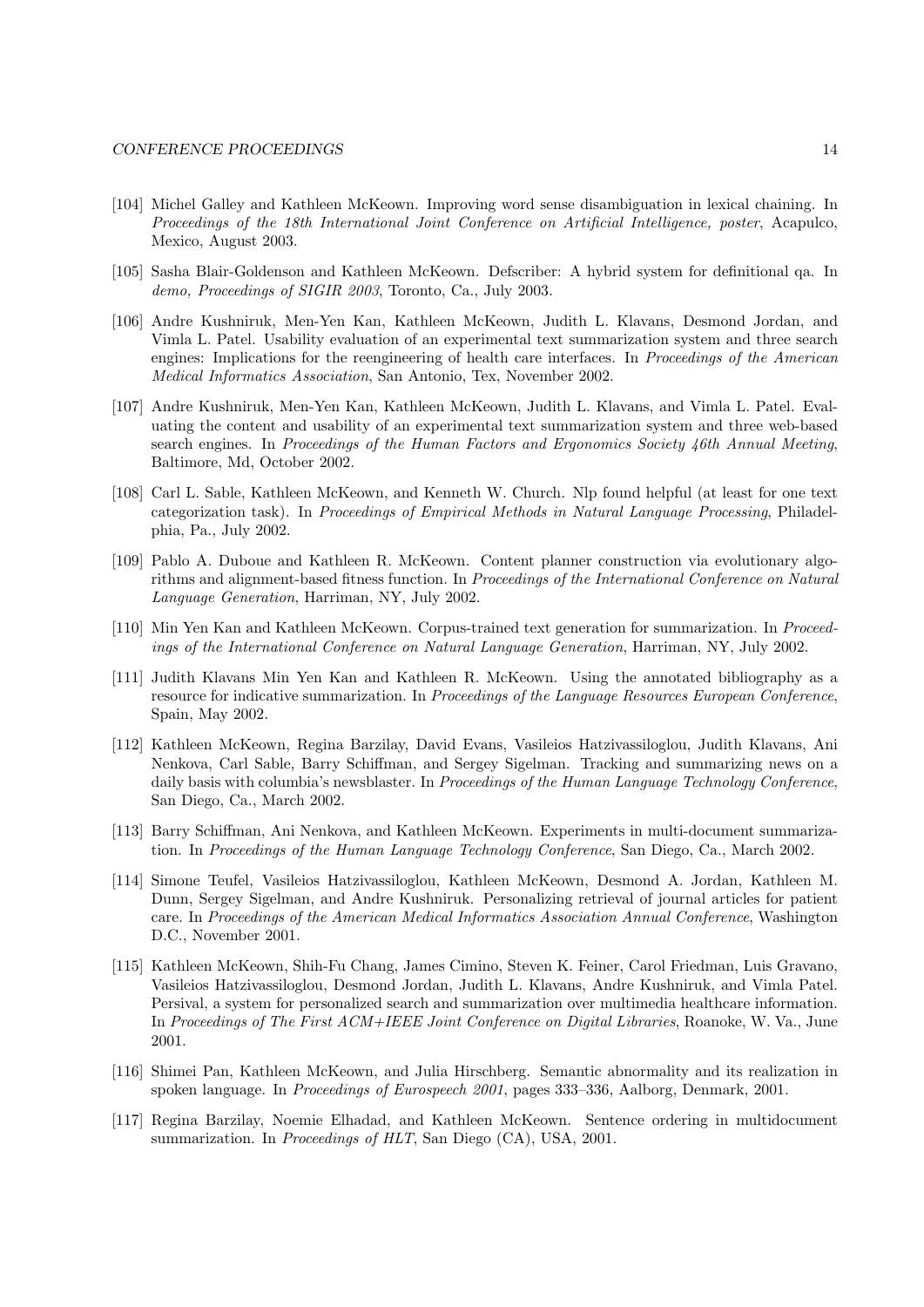- [118] Regina Barzilay and Kathleen McKeown. Extracting paraphrases from a parallel corpus. In Proceedings of the 39th Annual Meeting of the Association for Computational Linguistics (ACL-EACL 2001), Toulouse, France, July 2001.
- [119] Pablo Duboue and Kathleen McKeown. Empirically estimanting order constraints for content planning in generation. In Proceedings of the 39th Annual Meeting of the Association for Computational Linguistics (ACL-EACL 2001), Toulouse, France, July 2001.
- [120] Kathleen McKeown, Desmond Jordan, Steven Feiner, James Shaw, Elizabeth Chen, Shabina Ahmad, Andre Kushniruk, and Vimla Patel. A study of communication in the cardiac surgery intensive care unit and its implications for automated briefing. In Proceedings of the American Medical Informatics Association Annual Conference, Los Angeles, Ca., November 2000.
- [121] Barry Schiffman and Kathleen McKeown. Experiments in automated lexicon building for text searching. In Proceedings, COLING 2000, Saarbruecken, Germany, 2000.
- [122] James Shaw and Kathleen McKeown. Generating referring quantified expressions. In Proceedings of the International Natural Language Generation Conference, Mitzpah Ramon, Israel, 2000.
- [123] Hongyan Jing and Kathleen McKeown. Cut and paste based text summarization. In Proceedings of the First Meeting of the North American Chapter of the Association for Computational Linguistics (NAACL'2000), Seattle, Washington, USA, 2000.
- [124] Vasileios Hatzivassiloglou, Olga Merport, Kathleen McKeown, and Desmond A. Jordan. Extracting patient profiles from patient records and online literature. In Proceedings of the AMIA 1999 Annual Symposium, Washington, DC, submitted 1999. American Medical Informatics Association.
- [125] Regina Barzilay, Kathleen McKeown, and Michael Elhadad. Information fusion in the context of multi-document summarization. In Proceedings of the the 37th Annual Meeting of the Association for Computational Linguistics, College Park, Maryland, June 1999.
- [126] Hongyan Jing and Kathleen McKeown. The decomposition of human-written summary sentences. In Proceedings of the 22nd International ACM SIGIR Conference on Research and Development in Information Retrieval(SIGIR'99), University of Berkeley, CA, August 1999.
- [127] Kathleen McKeown, Judith L. Klavans, Vasileios Hatzivassiloglou, Regina Barzilay, and Eleazor Eskin. Towards multidocument summarization by reformulation: Progress and prospects. In Proceedings of the 17th National Conference on Artificial Intelligence (AAAI-99), Orlando, Florida, July 1999. American Association for Artificial Intelligence.
- [128] Shimei Pan and Kathleen McKeown. Word informativeness and automatic pitch accent modeling. In Proc. of the Joint SIGDAT Conference on Empirical Methods in Natural Language Processing and Very Large Corpora, June 1999.
- [129] Hongyan Jing and Kathleen McKeown. Combining multiple, large-scale resources in a reusable lexicon for natural language generation. In Proceedings of the 17th International Conference on Computational Linguistics and the 36th Annual Meeting of the Association for Computational Linguistics, Montreal, Can., August 1998.
- [130] James Shaw and Kathleen McKeown. An architecture for aggregation in text generation. In Proc. of the 15th IJCAI, Nagoya, Japan, 1997. Poster Session.
- [131] Alfred Aho, Shih-Fu Chang, Kathleen McKeown, Dragomir Radev, John Smith, and Kazi Zaman. Columbia digital news system : An environment for briefing and search over multimedia information. In Proceedings of IEEE International Conference on the Advances in Digital Libraries, Washington, DC, 1997.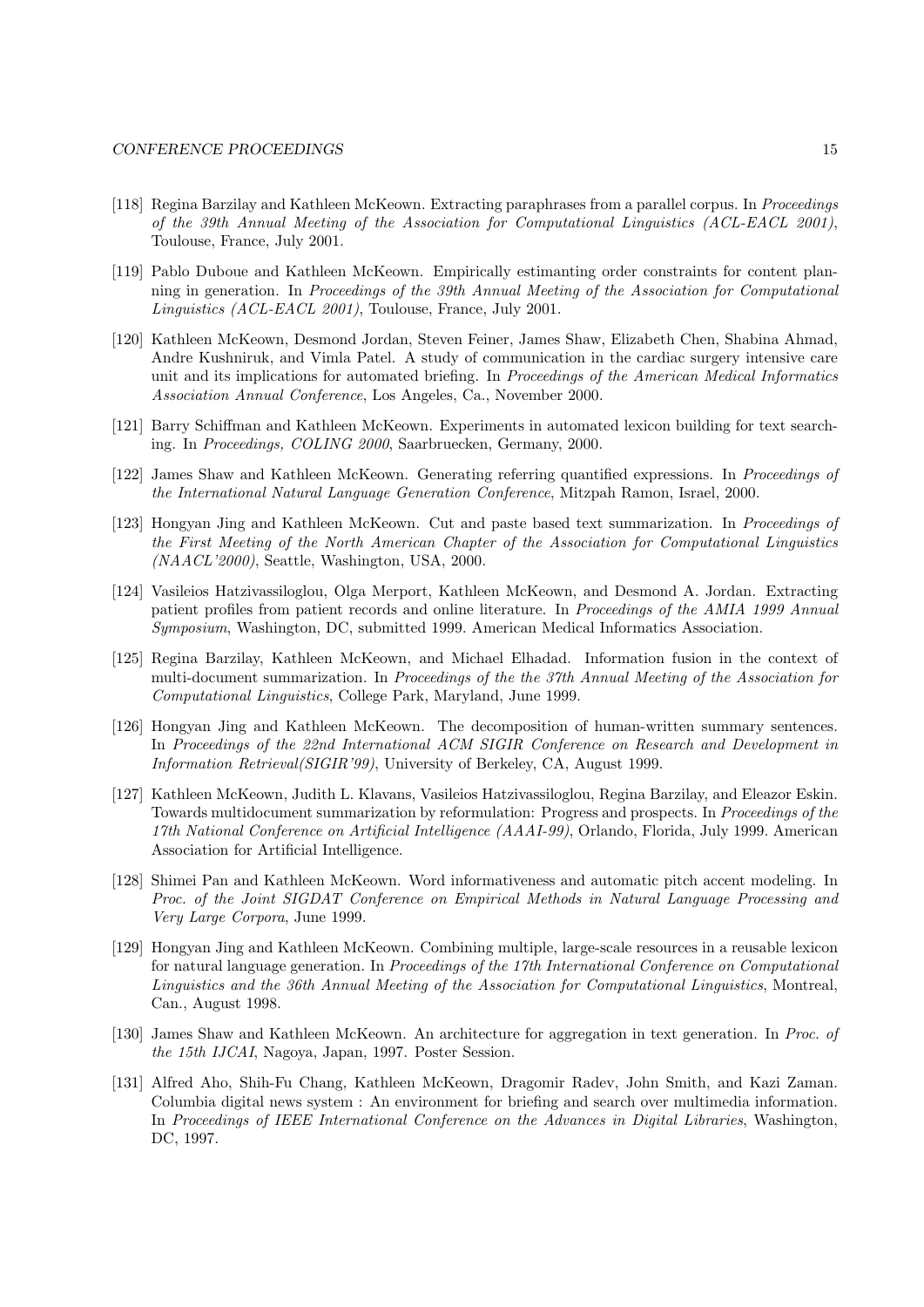- [132] Kathleen McKeown, Shimei Pan, James Shaw, Desmond A. Jordan, and Barry Allen. Language generation for multimedia healthcare briefings. In Proc. of the 5th ACL Conference on Applied Natural Language Processing, pages 277–282, Washington, DC, 1997.
- [133] Vasileios Hatzivassiloglou and Kathleen McKeown. Predicting the semantic orientation of adjectives. In Proceedings of the 35th Annual Meeting of the Association for Computational Linguistics, Madrid, Spain, July 1997.
- [134] Dragomir Radev and Kathleen McKeown. Building a generation knowledge source using internetaccessible newswire. In Proceedings of the ACL Conference on Applied Natural Language, pages 221– 228, Washington, D.C., April 1997.
- [135] Mukesh Dalal, Steven Feiner, Kathleen McKeown, Shimei Pan, Michelle Zhou, Tobias Hoellerer, James Shaw, Y. Feng, and Jeanne Fromer. Negotiation for automated generation of temporal multimedia presentations. In Proc. ACM Multimedia '96, pages 55–64, Boston, MA, November 18–22 1996.
- [136] Shimei Pan and Kathleen McKeown. Spoken language generation in a multimedia system. In Proceedings of ICSLP 96, volume 1, pages 374–377, Philadelphia, PA, 1996.
- [137] Mukesh Dalal, Steven Feiner, Kathleen McKeown, Desmond Jordan, Barry Allen, and Yassir alSafadi. Magic: An experimental system for generating multimedia briefings about post-bypass patient status. In Proc. 1996 AMIA Annual Fall Symp, pages 684–688, Washington, DC, October 26–30 1996.
- [138] Eric Seigel and Kathleen McKeown. Gathering statistics to aspectually classify sentences with a genetic algorithm. In NEMLAP Proceedings, Ankara, Turkey., September 1996.
- [139] Kathleen McKeown and Dragomir Radev. Generating summaries of multiple news articles. In Proceedings of SIGIR, Seattle, Wash., July 1995.
- [140] Vasileios Hatzivassiloglou and Kathleen McKeown. Automatic prediction of semantic markedness. In Proceedings of the Annual Conference of the Association for Computational Linguistics, Cambridge, Mass., June 1995.
- [141] Kathleen McKeown, Karen Kukich, and James Shaw. Practical issues in automatic documentation generation. In Proceedings of the ACL Conference on Applied Natural Language, Stuttgart, Germany, October 1994.
- [142] Eric Siegel and Kathleen McKeown. Emergent linguistic rules from the automatic grouping of training examples. In Proceedings of the National Conference on Artificial Intelligence, Seattle, Wash., July 1994.
- [143] Frank Smadja and Kathleen McKeown. Translating collocations for use in bilingual lexicons. In Proceedings of the ARPA Human Language Technology Workshop, Princeton, N.J., March 1994.
- [144] Karen Kukich, Kathleen McKeown, James Shaw, Jacques Robin, Jong Lim, Nelson Morgan, and John Phillips. User-needs analysis and design methodology for an automated documentation generator. In Proceedings of the Fourth Bellcore/BCC Symposium on User-Centered Design, Piscataway, N.J., November 1993.
- [145] Vasileios Hatzivaassiloglou and Kathleen McKeown. Towards the automatic identification of adjectival scales: clustering of adjectives according to meaning. In Proceedings of the 31st Annual Meeting of the Association for Computational Linguistics, Columbus, Oh., June 1993.
- [146] Kathleen McKeown, Jacques Robin, and Michael Tanenblatt. Tailoring lexical choice to the user's vocabulary in multimedia explanation generation. In Proceedings of the 31st Annual Meeting of the Association for Computational Linguistics, Columbus, Oh., June 1993.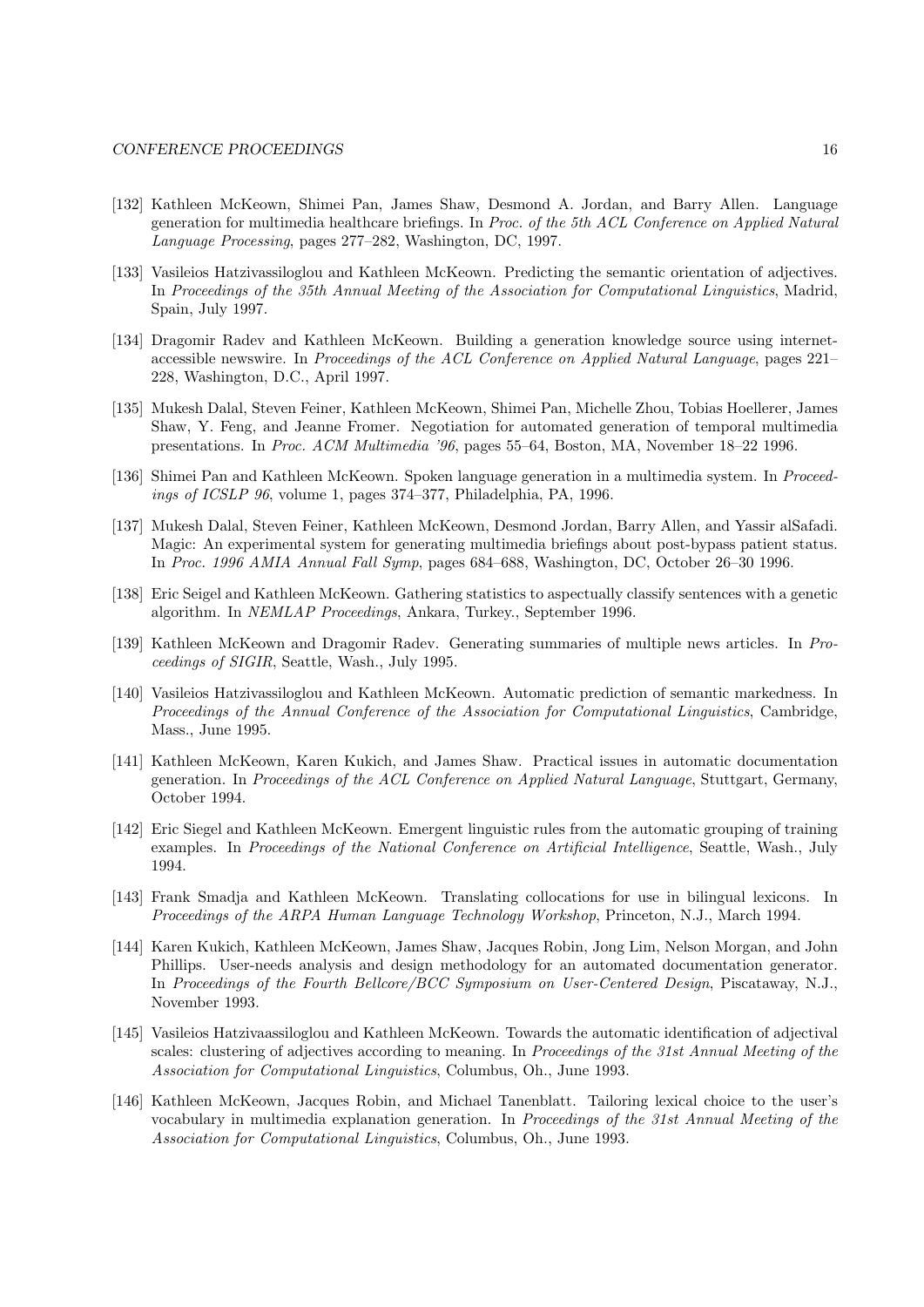- [147] Jacques Robin and Kathleen McKeown. Corpus analysis for revision-based generation of complex sentences. In Proceedings of the National Conference on Artificial Intelligence, Washington, D.C., July 1993.
- [148] Kathleen McKeown, Steven Feiner, Jacques Robin, Doree D. Seligmann, and Michael Tanenblatt. Generating cross references for multimedia explanation. In *Proceedings of the National Conference on* Artificial Intelligence, San Jose, Ca., July 1992.
- [149] Michael Elhadad, Steven Feiner, Kathleen McKeown, and Doree D. Seligmann. Generating customized text and graphics in the comet explanation testbed. In Proceedings of the 1991 Winter Simulation Conference, pages 1058–65, Phoenix, Ariz., December 1991.
- [150] Michael Elhadad and Kathleen McKeown. A procedure for generating connectives. In Proceedings of COLING, Helsinki,Finland, July 1990.
- [151] Frank Smadja and Kathleen McKeown. Automatically extracting and representing collocations for language generation. In Proceedings of the 28th Annual Meeting of the Association for Computational Linguistics, Pittsburgh, Pa., June 1990.
- [152] Steven Feiner and Kathleen McKeown. Coordinating text and graphics in explanation generation. In Proceedings of AAAI, Boston, Mass., August 1990.
- [153] Steven Feiner and Kathleen McKeown. Generating coordinated multimedia explanations. In Proceedings of the IEEE Conference on AI Applications, Santa Barbara, CA., March 1990.
- [154] Galina Datskovsky Moerdler and Kathleen McKeown. Beyond semantic ambiguity. In Proceedings of AAAI-88, Saint Paul, Minn., August 1988.
- [155] Galina Datskovsky Moerdler, Kathleen McKeown, and Robert Ensor. Building natural language interfaces for rule-based expert systems. In Proceedings of the Tenth International Joint Conference on Artificial Intelligence, Milan, Italy, August 1987.
- [156] Kathleen McKeown and Cecile Paris. Functional unification grammar revisited. In Proceedings of the 25th Annual Meeting of the Association for Computational Linguistics, Stanford, Ca., July 1987. Association for Computational Linguistics.
- [157] Kathleen McKeown. Communication with expert systems. In *Proceedings of FJCC 86*, Dallas, Texas, November 1986. Fall Joint Computer Conference.
- [158] Kathleen McKeown. The need for text generation. In Proceedings of NCC 85, Chicago, Ill., July 1985. National Computer Conference.
- [159] Kathleen McKeown, Michael Wish, and Kevin Matthews. Tailoring explanations for the user. In Proceedings of the 10th International Joint Conference on Artificial Intelligence, Los Angeles, Ca., August 1985.
- [160] Kathleen McKeown. Natural language for expert systems: Comparisons with database systems. In Proceedings of COLING '84, Stanford, Ca., July 1984. Association for Computational Linguistics.
- [161] Marsha Derr and Kathleen McKeown. Using focus to generate complex and simple sentences. In Proceedings of COLING '84, Stanford, Ca., July 1984. Association for Computational Linguistics.
- [162] Kathleen McKeown. Natural language systems: How are they meeting human needs? In Proceedings of ACM '83, New York, N.Y., October 1983. Association for Computing Machinery.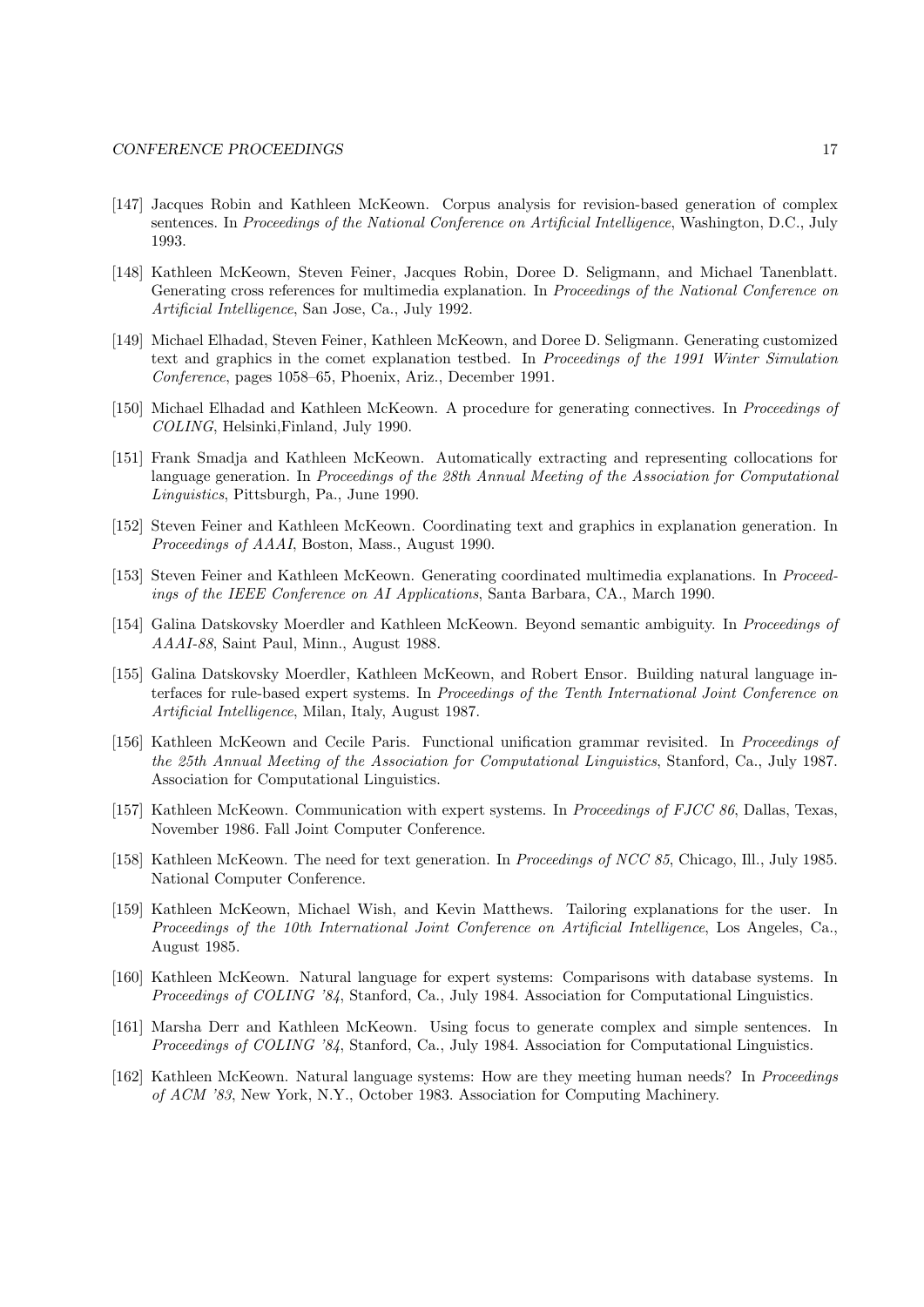- [163] Kathleen McKeown. Recursion in text and its use in language generation. In Proceedings of the Third Annual National Conference on Artificial Intelligence, Washington, D.C., August 1983. American Association of Artificial Intelligence.
- [164] Kathleen McKeown. Focus constraints on language generation. In Proceedings of the Eight International Conference on Artificial Intelligence, Karlsruhe, Germany, August 1983.
- [165] Kathleen McKeown. The text system for natural language generation: an overview. In Proceedings of the 20th Annual Meeting of the Association for Computational Linguistics, pages 113–20, Toronto, Ontario, Canada, June 1982. Association for Computational Linguistics.
- [166] Kathleen McKeown. Generating relevant explanations: Natural language responses to questions about database structure. In Proceedings of the First Annual National Conference on Artificial Intelligence, pages 306–9, Stanford, Ca., August 1980. American Association for Artificial Intelligence.
- [167] Kathleen McKeown. Paraphrasing using given and new information in a question-answer system. In Proceedings of the 17th Annual Meeting of the Association for Computational Linguistics, pages 67–72, La Jolla, Ca., August 1979. Association for Computational Linguistics.

## Invited Talks and Panels

Where Natural Language Processing Meets Societal Problems, Invited talk, University of Colorado at Boulder, March 2019.

Detecting Gang-Involved Escalation on Social Media Using Context, Faculty Tech Talk, SEAS, February 2019.

Where Natural Language Processing Meets Societal Problems, Machine Learning Seminar speaker, Duke University, November 2018.

Where Natural Language Processing Meets Societal Problems, ROCLING 2018, October 2018, Taiwan.

"Natural Language for Societal Challenges," keynote, Statistics and Data Science Conference, MIT, April 2018.

"Natural Language: Challenges and Approaches", Moodys Investments, Feb.2018.

"Violence on the Digital Street: Detecting Aggression and Loss in Social Media Posts using Qualitative Analysis and Machine Learning" (joint talk with Desmond Patton), Computational Social Science Center, Harvard University, Feb. 2018.

"Machine Learning from Text: Applications, Challenges in Machine Generation of Automated Products from Multi-Source Data: A Workshop", National Academies of Science, Engineering and Medicine, August 2017.

"Natural Language for Societal Challenges, Cognitive AI Meetup," Google, New York, NY July 2017.

"At the Intersection of Language and Data Science", talk for Huawei visit, Columbia University, NY NY, June 2017.

Panel member, "The Machines Are Coming: Automating the Media (panel)", Machines and Media Conference, NYC Media Lab, Bloomberg, April 2017.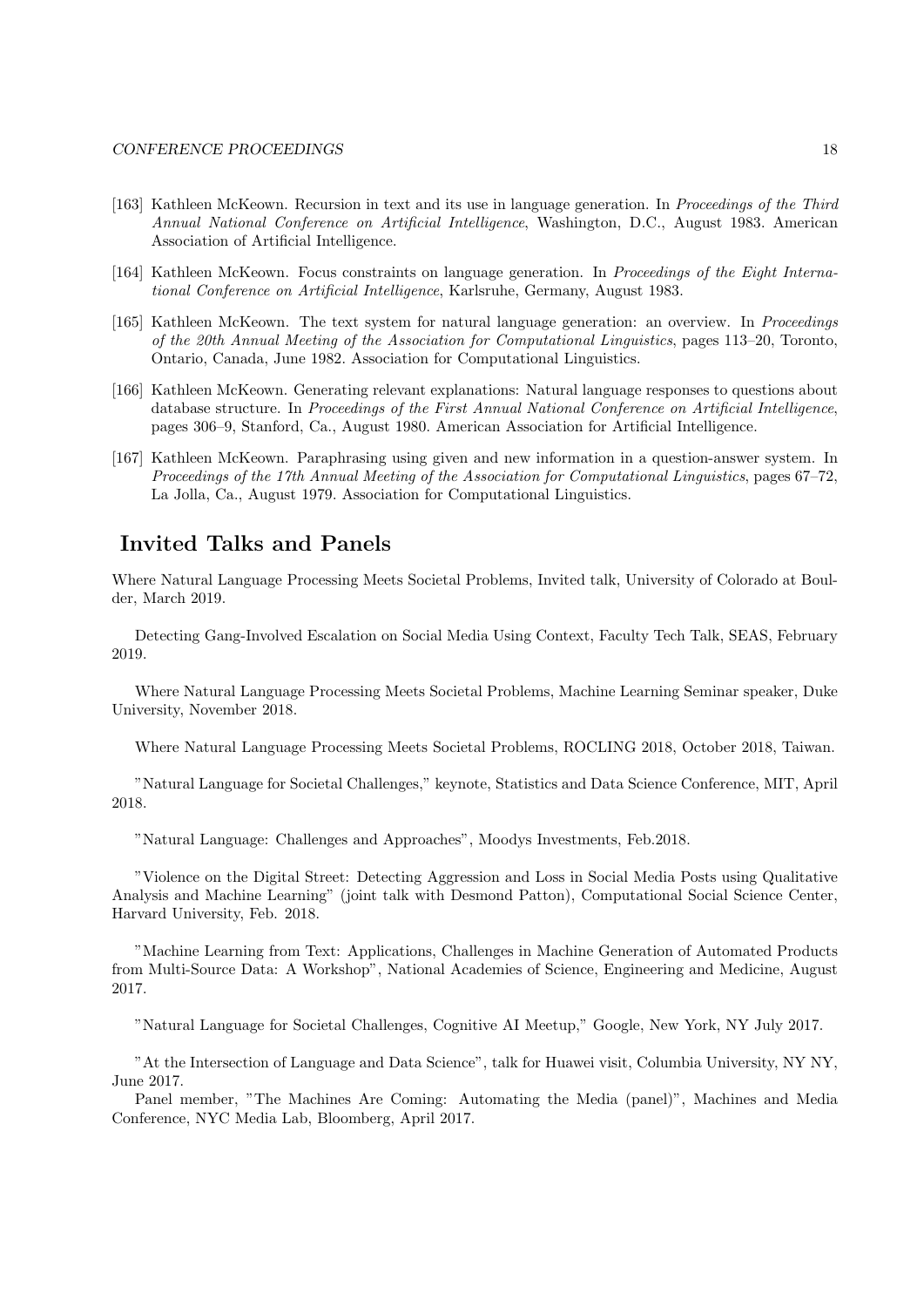At the Intersection of Data Science and Language, Elsevier Management Conference, May 2016.

At the Intersection of Data Science and Language, UBS, New York, NY August 2016.

At the Intersection of Data Science and Language, Keynote Speaker, International Semantic Web Conference, Kobe, Japan 2016.

At the Intersection of Data Science and Language, University of Pennsylvania, Grace Hopper Distinguished Lecture, Philadelphia, Pa., Nov. 2016.

At the Intersection of Data Science and Language, AIG Data Science Seminar, New York, NY Nov. 2016.

At the Intersection of Data Science and Language, Women in Data Science Day, SAS, New York, NY, Feb 2017.

Panel member: The Art of AI, Lincoln Center, June 2016.

Panel member: Data Science Education, Microsoft Research Faculty Summit, July 2016.

Panel member: Data Science, New York Academy of Science, September 2016.

Making Expert Material Accessible to Non-Experts, DARPA SMILE Workshop, Washington DC, October 2016.

"Uphill Battles in Language Generation: Sentence Planning and Lexical Choice," invited talk, Workshop on Uphill Battles in Natural Language Processing, EMNLP, November 2016.

"Detecting Influence and Aggression in Social Media", DARPA ISAT Workshop, Endicott, MA, Feb. 2017.

Panel Member, "Education for Data Science," Data Science Institute Launch, University of Massachusetts at Amherst, Amherst, Mass., April 2015.

"At the Intersection of Language and Data Science," Institute of Advanced Studies Distinguished Lecture, Hong Kong University of Science and Technology, Hong Kong, March 2015.

"Big Data and Society: What it means for your Business or Learning", Future of Learning Forum Mind, Meaning and Motivation, Columbia Business School Executive Education, New York, NY, March 2015.

"At the Intersection of Language and Data Science," Colloquium Series, Data Science Institute, Columbia University, NY February 2015.

"At the Intersection of Language and Data Science," Distinguished lecture, Launch of the Centre for Doctoral Training in Data Science, Univ of Edinburgh, Edinburgh, Scotland, November 2014.

"At the Intersection of Language, Science and Data Science," Keynote, 10th IEEE International Conference on eScience, Guaruja, Sao Paolo, Brazil, October 2014.

"Celebrating Successful Partnerships: Applied Sciences NYC Project", Panel, NACME 40th Annual Meeting, October 2014.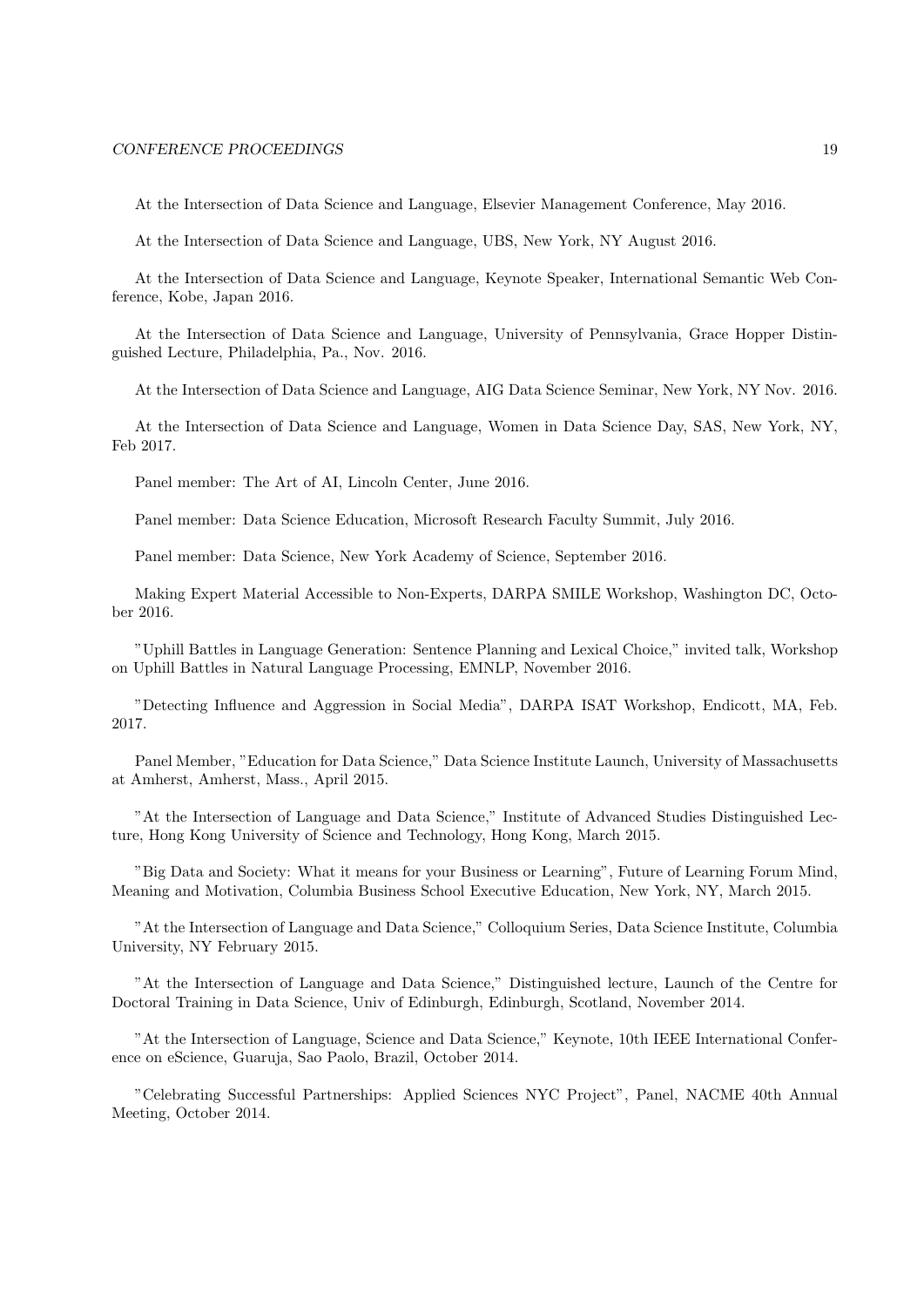"Mentoring for Postdoctoral Fellows", Panel, ASCENT (Advancing Computer Science Careers through Enhanced Networking and Training) kick-off meeting, September 2014.

"Natural Language Applications From News to Novels," Microsoft Research, Seattle, Wa. March 2014.

"Natural Language Applications From News to Novels," Keynote Speech, North American Association for Computational Linguistics, Atlanta, Georgia, June 2013.

"NYC 2030: Achieving the City's Future", Panel, Columbia Business School Club of New York, April 2013.

"New York Universities", Panel, Engineering Deans Institute, American Society for Engineering Education, April 2013.

"Out of the Cloud: the Promise of Big Data," Panel Discussion with moderator Columbia Univ President Lee Bollinger, April 2013.

"Columbia's Institute for Data Sciences and Engineering," Google Tech Talk, Google, Menlo Park, Ca., March 2013.

"Natural Language Applications Across Genres: From News to Novels," CRA Distinguished Lecture Series, Department of Computer Science, University of Illinois, May 2011.

"Natural Language Applications Across Genres: From News to Novels," Distinguished speaker, Study of the Applied Language Technology and Society, Rutgers University, March 2011.

"Query-focused Summarization Using Text-to-Text Generation: When Information Comes from Multilingual Sources", Department of Computer Science Lecture Series, Johns Hopkins University, February 2011.

"Summarization and Question Answering Using Text-to-Text Generation", Brown University, November 2007.

"Text summarization: News and Beyond," CICLING invited speaker, February 2007.

"Evaluation of Text Generation Systems: Nightmares and Pleasant Surprises, INLG, July 2006, Australia.

"Text summarization: News and Beyond," The State University of New York at Stony Brook, Department of Computer Science Distinguished Lecture Series, January 2005.

"Text summarization: News and Beyond," Microsoft, August 2004.

"Generating Natural Language Summaries and its use in Tracking and Summarizing News on a Daily Basis," IBM, August 2002.

"Generating Natural Language Summaries and its use in Tracking and Summarizing News on a Daily Basis," ISI, November 2002.

"Personalized Search and Summarization over Multimedia Information," University of Michigan, Computer Science Lecture Series, October 2001.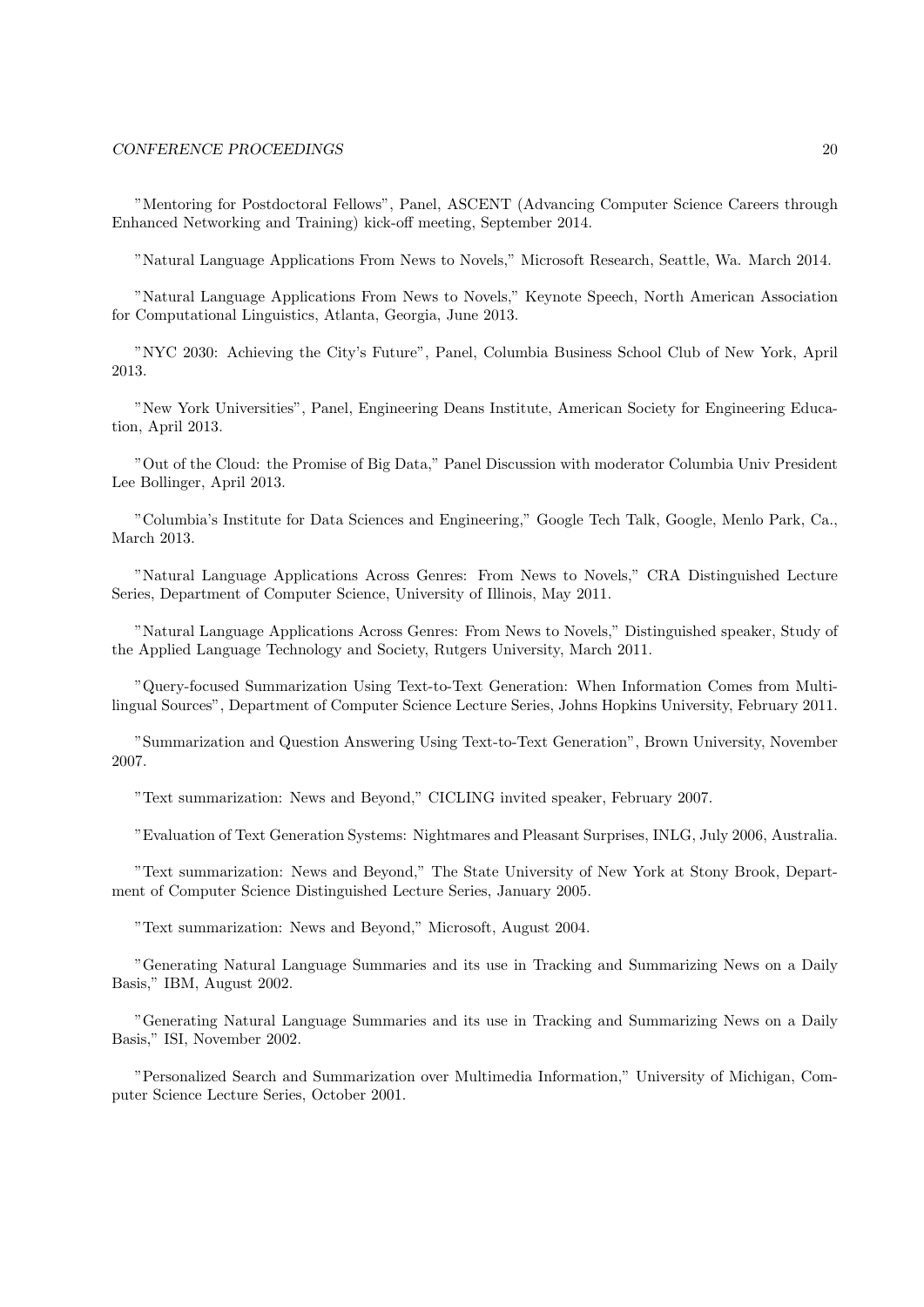"Personalized Search and Summarization over Multimedia Information," University of Pittsburgh, Distinguished Lecture Series, Department of Computer Science, October 2001.

"Language Generation and Summarization: Moving Away from Sentence Extraction," Computer Science Lecture Series, November 2000.

"What Can Computers do with Language and Other Media?," NSF 50th Anniversary Symposium, Columbia University, December 2000.

"Reducing Information Overload: Text Summarization and Personalized Digital Libraries," Microsoft Research Labs, October 1999.

"Generating Natural Language Summaries: What is Possible Now?," Computer Science Colloquium, Cornell University, January 1999.

"A Patient Care Digital Library: Personalized Search and Summarization over Multimedia Information," panel, IEEE Advances in Digital Libraries Conference, Baltimore, Md., May 1999.

"Generating Multimedia Briefings," Southern Methodist University Distinguished Lecture Series, Dallas, Tx., April 1999.

"Generating Natural Language Summaries: What is Possible Now?", Cornell University, Ithaca, NY, January 1999.

"Concept to Speech Generation for Multimedia Briefings," MIT, Cambridge, Ma., November 1998.

"Generating Summaries of Medical Information," Department of Medical Informatics, Columbia University, NY, NY, November 1998.

"Generating Multimedia Briefings," ISI/USC, Marina del Rey, November 1998.

"Generating Multimedia Briefings," IJCAI invited talk, August 1997.

"Generating Multimedia Briefings," AT&T, Florham Park, September 1997.

"Generating Multimedia Briefings," Harvard University, Cambridge, Mass., November 1997.

"Generating Multimedia Briefings," Univ. of Toronto, Toronto, Can., December 1997.

"Generating Multimedia Briefings," Univ. of Pennsylvania, Philadelphia, Pa., January 1998.

"Generating Multimedia Briefings," Lucent Bell Laboratory, Holmdel, NJ, February 1998.

"Automated Generation of Multimedia Briefings," ONR workshop, Woods Hole, Mass., Sept. 1997.

"Generating Natural Language Summaries for Digital Libraries," invited talk, Shanghai Univ., Shanghai, China, May 1996.

"Generating Natural Language Summaries for Digital Libraries," IBM, Hawthorne, N.Y., January 1996.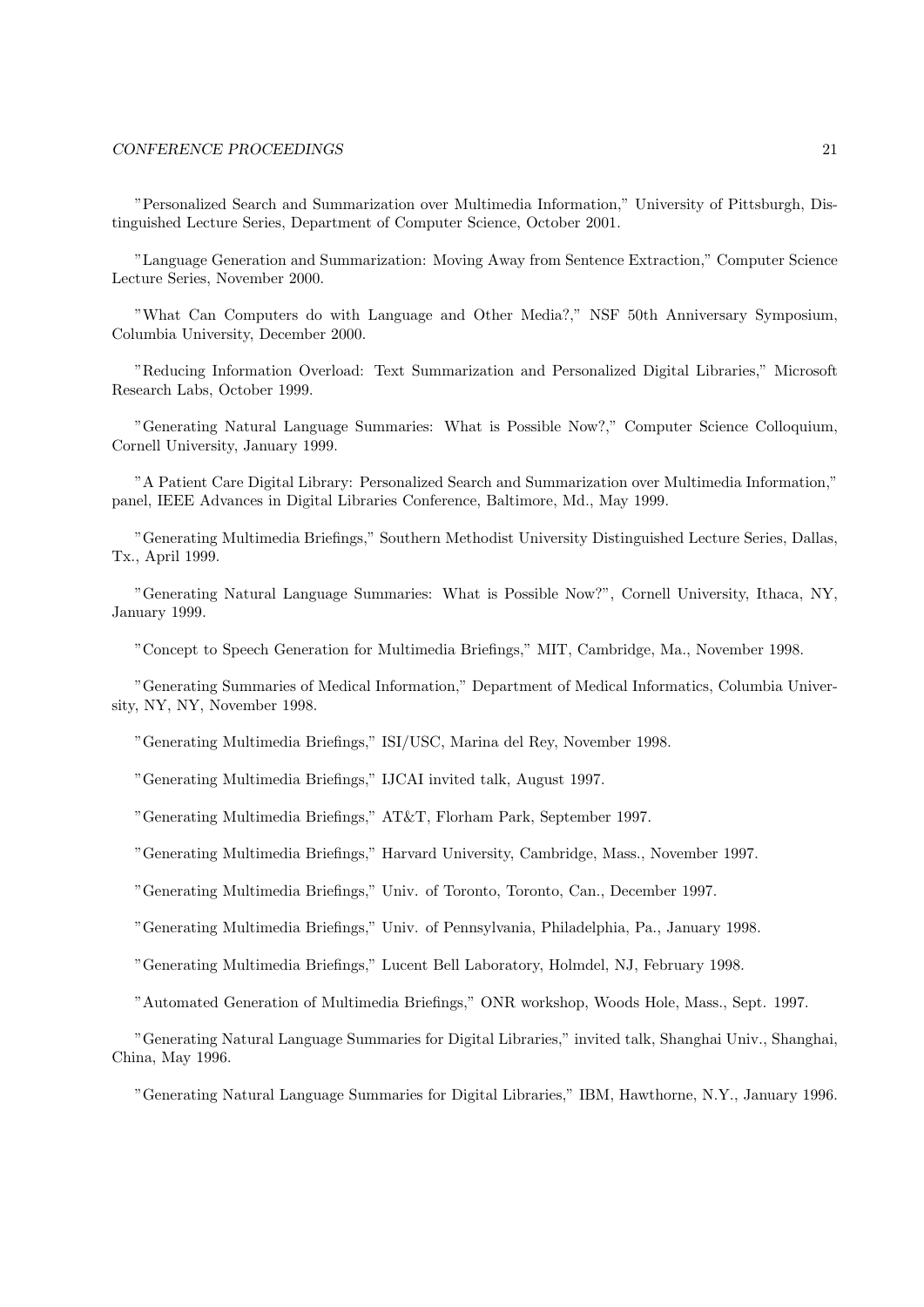"Generating Concise Natural Language Summaries," Linguistics Colloquium, Univ. of Pennsylvania, March 1996.

"Generating Concise Natural Language Summaries," NYNEX, White Plains, N.Y., April 1995.

"Generating Concise Natural Language Summaries," Johns Hopkins University colloquium, Baltimore, Md., February 1995.

"Getting Computers to Interact with their Users in English," Columbia Univ. Deans Day, Columbia Univ., April 1994.

"The JANUS Digital Library: An Overview of Research," Columbia Univ. Partners Meeting, Columbia Univ., April 1994.

"A User Interface for the JANUS Digital Library," Rutgers Univ., April 1994.

"Automated Generation of 3D Multimedia for Healthcare User Interfaces," ARPA Human Computer Interaction Workshop, March 1994.

"Language Generation for Multimedia Explanation," Univ. of Toronto, Feb. 1994.

"Language Generation for Multimedia Explanation," invited speaker, PACLING-93, Vancouver, B.C., April 1993.

"Automatic Documentation Generation in PLANDoc," NYNEX colloquium series, NYNEX, White Plains, N.Y., February 1992. (joint talk with Karen Kukich, Bellcore)

"Extracting Constraints on Word Usage from Text Corpora," Naval Research Labs Colloquium Series, Washington D.C., November 1992.

"Constructing Lexicon Modules through Analysis of Large Text Corpora," invited talk, DARPA TIP-STER Workshop on Text and Information Retrieval, San Diego, Ca., September 1992.

"Issues for Women in Academia," Women Speaker Series, UNIX Systems Laboratory, Summit, N.J., September 1992.

"Issues for NL: An Evening of Video Entertainment," Presidential Address, ACL Banquet after dinner talk, 30th Annual Meeting of the Association for Computational Linguistics, Univ. of Delaware, Newark, Del., July 1992.

"Language Generation for Equipment Maintenance and Repair: Coordinating with Graphics," Univ. of Pennsylvania, Feb., 1990.

"Language Generation for Equipment Maintenance and Repair: Coordinating with Graphics," AT&T Bell Laboratories, Jan., 1990.

"Language Generation at Columbia: the Radio Project," GE, Schnectedy, July 1989.

"Language Generation at Columbia: the Radio Project," invited speaker, European Workshop on Language Generation, Univ. of Edinburgh, Edinburgh, Scotland, March 1989.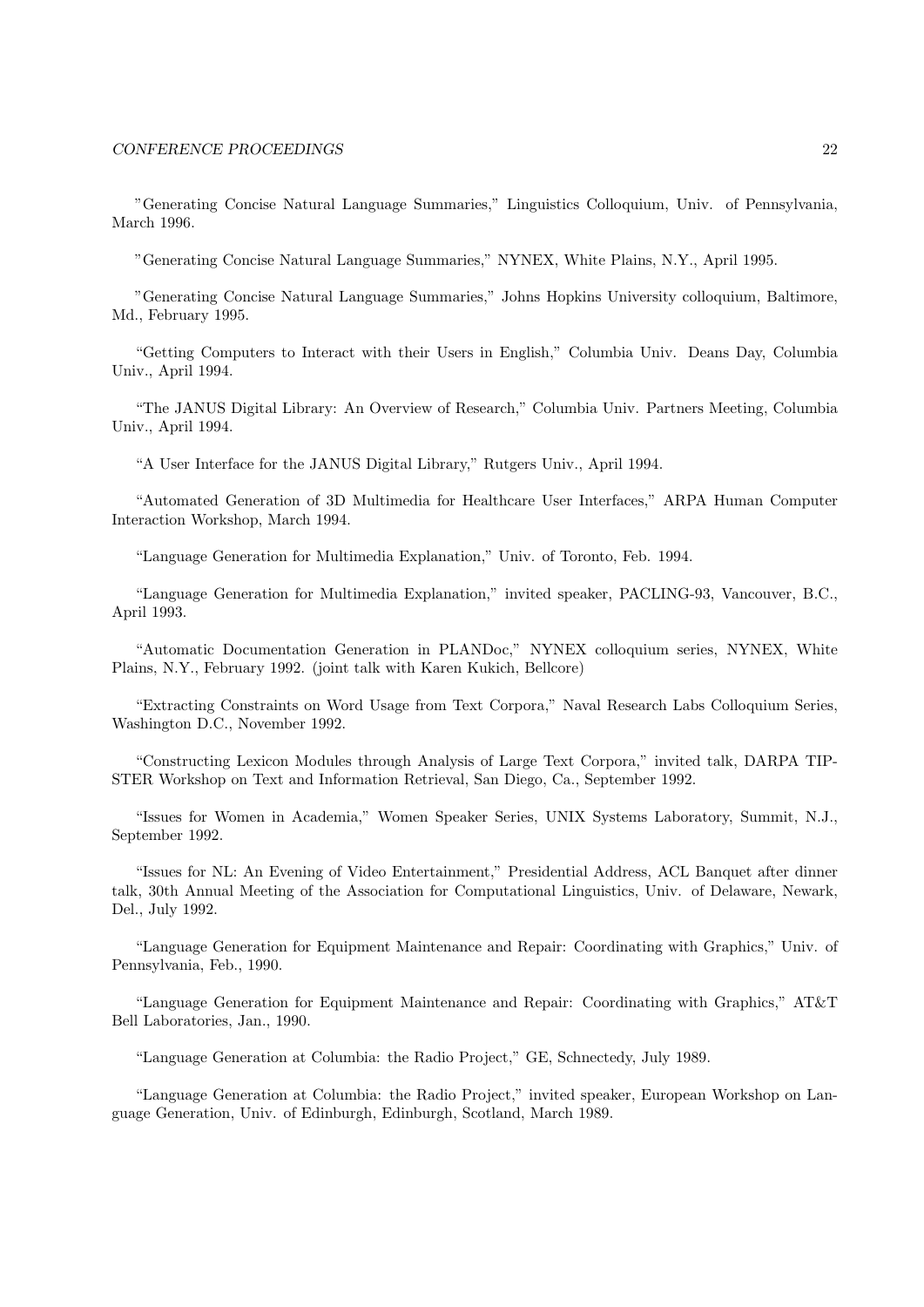"Highlighting User Related Advice," AAAI Workshop on Explanation, AAAI, St. Paul, Minn., August 1988.

"Comparison of Surface Language Generators: A Case Study in Choice of Connectives," 4th International Language Generation Workshop, Santa Catalina Island, Ca., July 1988.

"Getting Computers to Respond in English," invited talk, Women in Science Lecture Series, Brookhaven National Laboratory, Brookhaven, N.Y., May 1988.

"Individual Differences in Human Computer Interaction," panel member, CHI 88, Washington D.C., May 1988.

"Constraints on Text Generation," invited talk, University of Waterloo, Waterloo, Canada, January 1987.

"Constraints on Text Generation," invited talk, Texas Instruments, Dallas, Texas, November 1986.

"Natural Language Generation and User Modelling," tutorial given at COLING-86, Bonn, Germany, August 1986.

"Natural Language Generation," tutorial given at the 24th Annual Meeting of the Association for Computational Linguistics, Columbia University, New York, N.Y., June 1986.

"Tailoring Explanations for the User," invited talk, University of Pennsylvania, Philadelphia, Pa., March 1985.

"Text Generation: What, when, and how," invited talk, Cognitive Studies Series, Princeton University, Princeton, N.J., February 1985.

"Tailoring Explanations for the User," ONR Contractor's meeting, Georgia Technical Institute, Atalanta, Ga., January 1985.

Workshop on Language Generation, invited speaker, Stanford Univ., Stanford, Ca., Doug Appelt (organizer), July 1984.

Panel member of "Natural Language and Databases Again," COLING 84, Stanford Univ., Stanford, Ca., July 1984.

"User-Oriented Language Generation," invited talk, ACM SIGART local chapter, New York, N.Y., May 1984.

Workshop on Knowledge Representation and Explanation, invited participant, sponsored by ISI and BBN, Santa Barbara, Ca., October 1983.

"Natural Language Systems: How are they meeting human needs?", invited talk, ACM Annual Conference, New York, N.Y., October 1983.

"Generating Natural Language Text in Response to Questions about Database Structure", invited talk, American Society of Information Science Annual Conference, Doctoral Forum, Washington D.C., October 1983.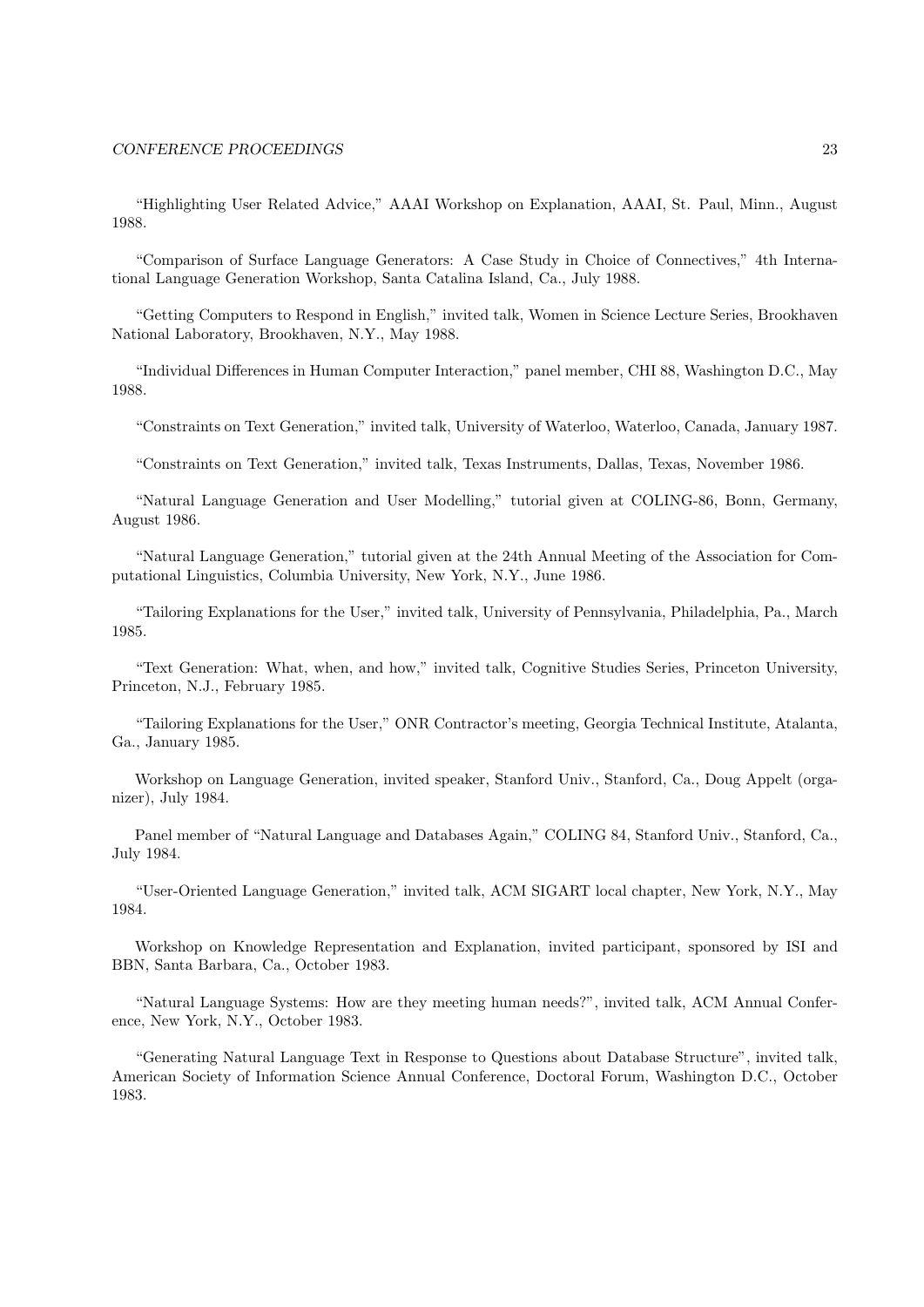"Generating Natural Language Text in Response to Questions about Database Structure", invited talk, IBM Systems Research Institute, New York, N.Y., Oct. 1982

Panel member of "Stratgies for Explanation" panel and "Generation" panel, Explanation Workshop, sponsored by ISI and ONR, June 1982.

Panel member of "Text Generation" panel, Applied Computational Linguistics in Perspective Workshop, sponsored by ONR, June 1981, results appeared in April-June 1982 issue of the @i(American Journal of Computational Linguistics).

## Classes Taught

Natural Language Processing, COMS4705, Department of Computer Science, Columbia University, Spring 1983, 1984, 1985 (50 students), 1986 (50 students), 1987 (80 students), 1988 (35 students), 1989 (30 students), 1990 (15 students), 1992 (15 students), Fall 1993 (14 students), Fall 1995 (25 students), Fall 1996 (15 students), Fall 1998 (40 students), Fall 2008 (52 students), Fall 2010 (29 students), Fall 2017 (185 students).

Artificial Intelligence, COMS4701, Department of Computer Science, Columbia University, Spring 2004 (55 students), Fall 2004 (39 students), Fall 2006 (45 students), Fall 2007 (68 students)

Natural Language Processing for the Web, ComsE6998 Section 3, Department of Computer Science, Columbia University, Spring 2008 (21 students), Spring 2010 (16 students)

Introduction to Computers, ComsW1001, Department of Computer Science, Columbia University, Fall 1994 (40 students)

The Lexicon and Machine Translation, ComsE6998 Section 37, Department of Computer Science, Columbia University, Fall 1991 (9 students)

Independent Study in Natural Language Processing, COMSW6901 Section 37, Department of Computer Science, Columbia University, Fall 2017 (4 MS students), Spring 2018 (7 MS students) and every semester since 1982.

Independent Study in Natural Language Processing, COMSW4901 Section 37, Department of Computer Science, Columbia University, Fall 2017 (1 undergraduate student), Spring 2018 (5 undergraduate students) and every semester since 1982.

Introduction to Programming, COMS1003, Department of Computer Science, Columbia University, Fall 1982, Fall 1984

## Departmental Service

Faculty Recruiting Committee, 2017-2018.

Advisor for MS students, NLP track, 2015-2018.

Nominations committee, 2016-2018.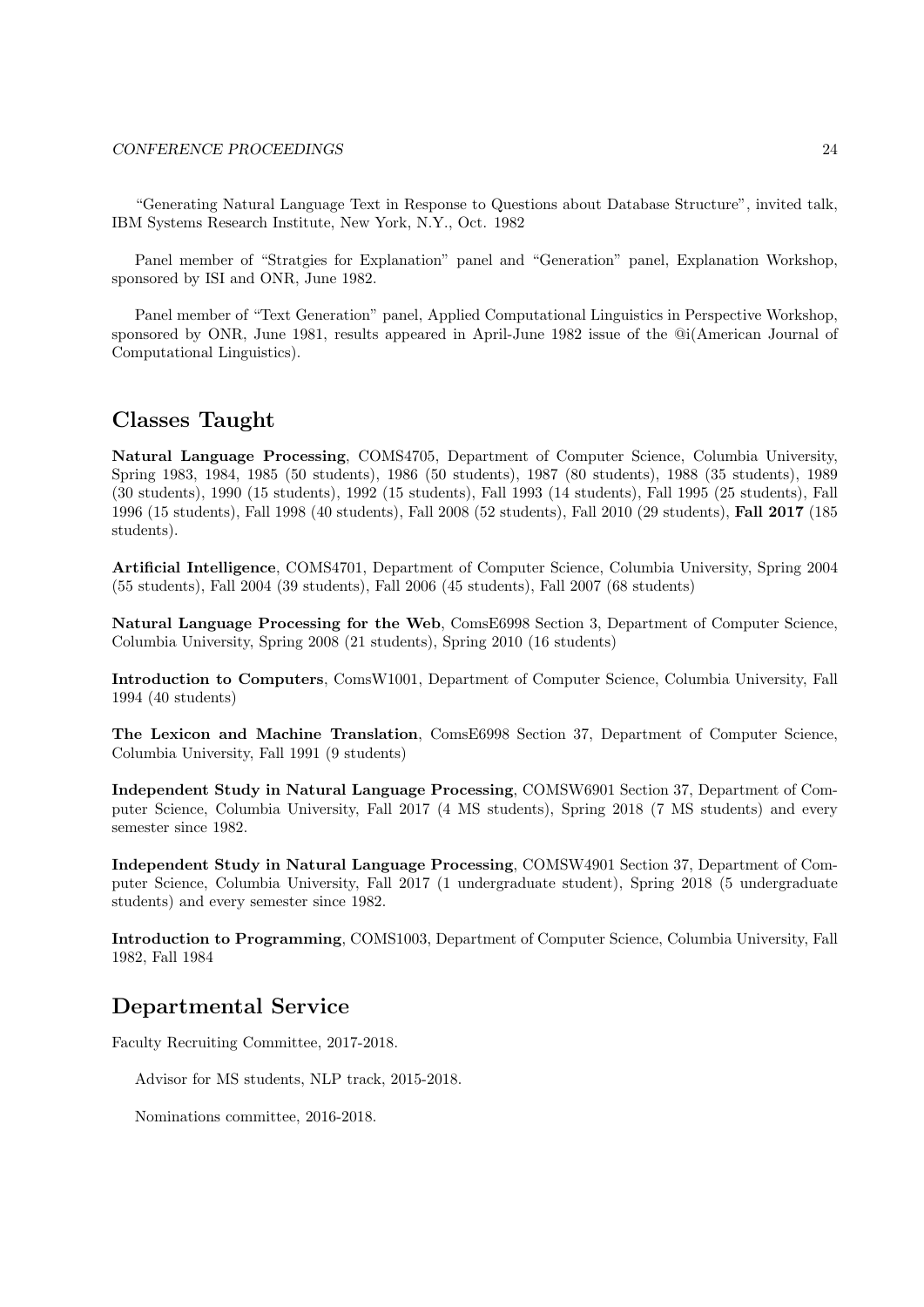- Advisor for Barnard Undergraduate Students majors, 1994-00, 2011-2014.
- Co-organizer, Department of Computer Science Retreat, Fall 2010 (joint with Eitan Grinspun).
- Task Force on New Directions in Curriculum, Chair, 2006-2007.
- Academic Committee 2004-2005, 2006-2010.
- Strategic Planning Committee 2002-2005, 2009-2010, 2014-2015.
- Co-Chair, CS 25th Anniversary, 2004.
- Senior Faculty Recruiting 1999-00.
- Internal Departmental Review Committee, 1999.
- Member, Faculty Recruiting Committee, 1994-1995.
- Chair, Faculty Recruiting Committee, 1991-1992, 1992-1993, 1993-1994.
- Member, Chair Search Committee, 1993-1994.
- Contact, discussion of combined chair in Arts and Technology, 1993-1994.
- Member, Academic Committee, 1993.
- Member, Faculty Recruiting Committee, 1989, 1990.
- Member, PhD Committee, 1989, 1990, 1991, 1992.
- PhD Admissions committee, 1989-90.
- Scribe, community service records for department, 1989-90.
- Chair, Committee Committee, 1987-88.
- Appeals Committee, 1988.
- Qualifier Reform Committee, Spring 1987.
- Departmental Representative to Columbia College, 1985-86, 1986-87.
- Departmental Representative to General Studies, Spring 1987.
- Chairperson, AI qualifier committee, 1982 present.
- Chairperson, Committee on BA curriculum reform, 1983-84.
- Participated in writing of NSF/STC proposal, fall 1987.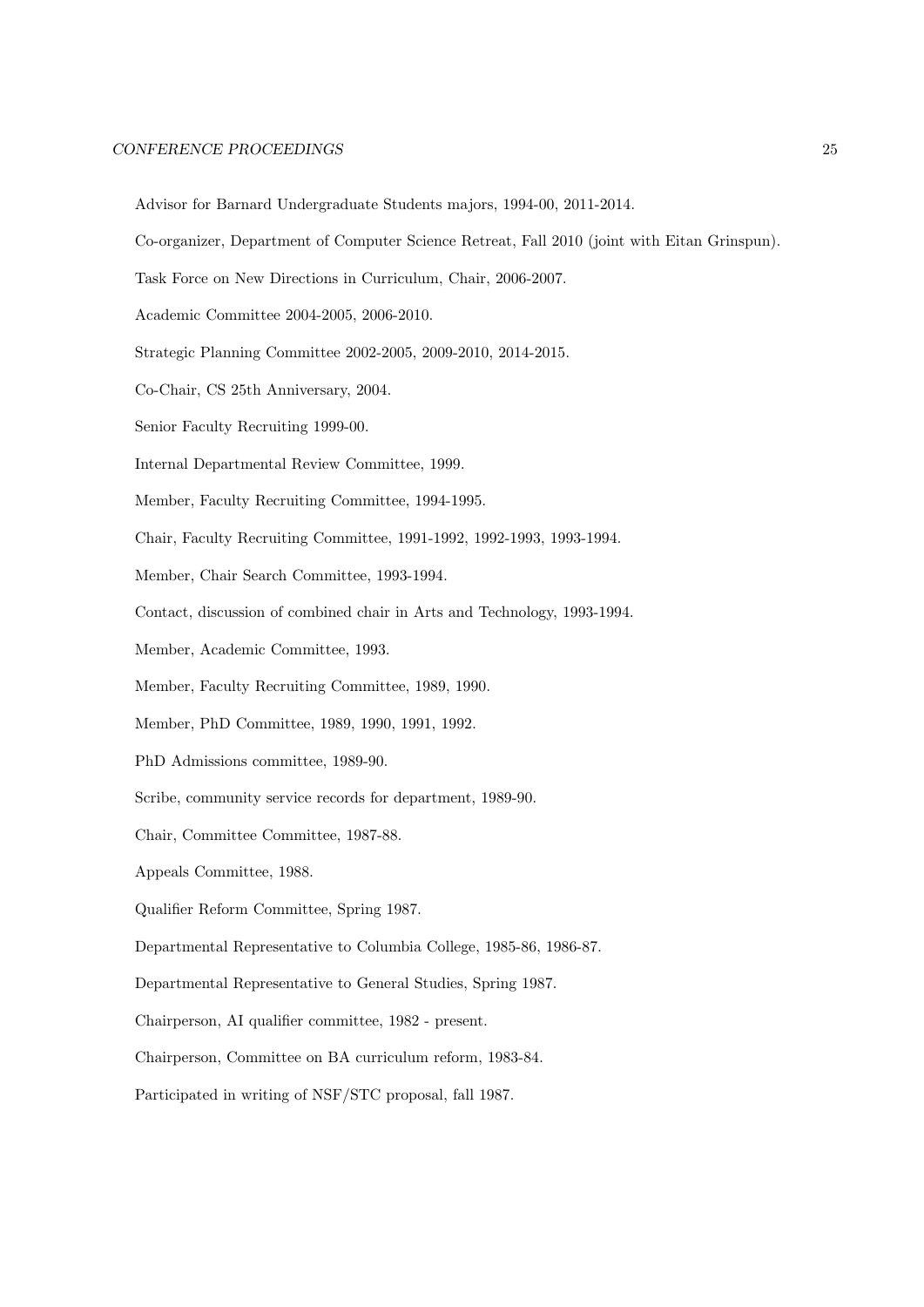Participating in writing of DARPA renewal contract for March 1987.

## University Service

Member, Provost's Committee on the University Libraries, 2015-2018.

Member, Just Societies Taskforce, 2016-2017.

Member, President's University Task Force on Precision Medicine, 2014-2015.

Member, Provost's Task Force on a Standing Committee for Tenure Review, 2010-2011.

Member, Selection Committee for Columbia Graduate Student Teaching Award, 2007-2011.

Outside reader, thesis defense committee, Sophie Guitte, Spring 2011.

Member, University Task Force on Diversity in Science and Engineering, 2005-2007.

Member, Committee on Undergraduate Program in Bio-Informatics, 2003-2005.

Member, Provost's Committee on Intellectual Property Rights, 2000.

Member, University Task Force on the Libraries, 1998-1999, 1999-2000.

Chair, CRIA Research Committee, 1995-1997.

Member, Dean Search Committee, 1994-1995.

Faculty Affairs, 1993-1994.

Task Force on Sexual Assault, 1994.

Member, Columbia Univ. Senate Commission on the Status of Women, 1994-96.

Chair, Columbia Univ. Senate Commission on the Status of Women, 1991-92, 1992-93, 1993-94.

Senator, Univ. Senate, 1992-1994

Speaker and Facilitator, Issues for Women, Columbia Univ. Forum on Diversity, Freshman Orientation, September 1992.

Panelist, Career Night, Society of Women Engineers, October 1992.

Spoke at Pre-freshman Orientation for Engineering Women, Society of Women Engineers, April 1988, April 1989.

Thesis committee: Susan Alexander, Teachers College, spring 1994; Pamela Wolf, Teachers College, spring 1992; Peter Lochiel Glidden, Teachers College, spring 1987: Beth King, Teachers College, spring 1990.